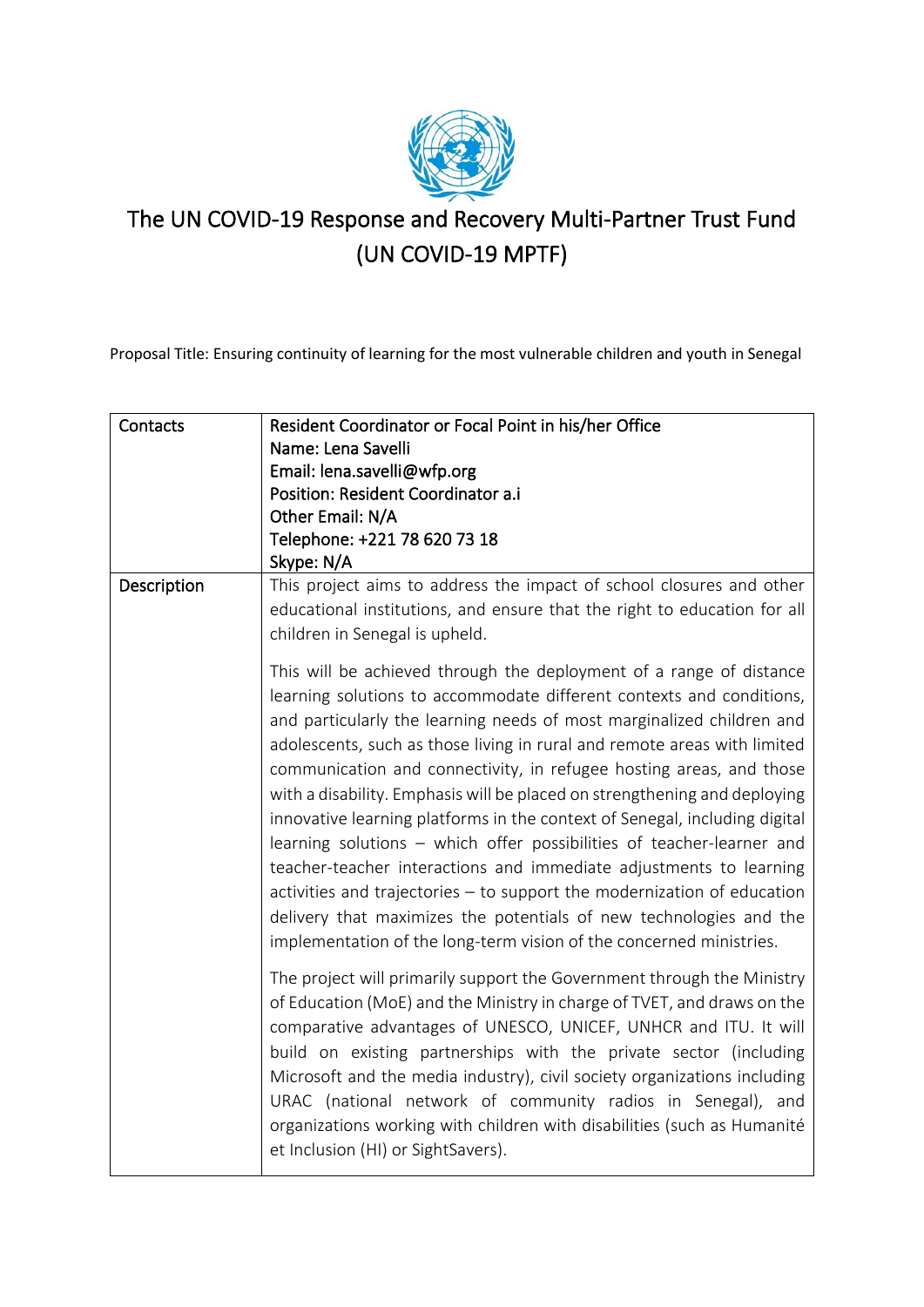|                             | More specifically, the activities that will be undertaken within the                                                                                                                                           |  |  |  |  |  |  |
|-----------------------------|----------------------------------------------------------------------------------------------------------------------------------------------------------------------------------------------------------------|--|--|--|--|--|--|
|                             | project are as follows:                                                                                                                                                                                        |  |  |  |  |  |  |
|                             | For primary and secondary education:                                                                                                                                                                           |  |  |  |  |  |  |
|                             | 1. Provision of connected devices for vulnerable and disadvantaged<br>children                                                                                                                                 |  |  |  |  |  |  |
|                             | Deployment of distance learning programmes through radio, TV<br>2.<br>and online platforms                                                                                                                     |  |  |  |  |  |  |
|                             | Training of teachers on the use of IT tools, techno-pedagogies as<br>3.<br>well as skills to tutor and monitor student learning                                                                                |  |  |  |  |  |  |
|                             | For TVET:                                                                                                                                                                                                      |  |  |  |  |  |  |
|                             | 1. Provision of simulation software (with license) for virtual<br>laboratories and equipment for creating video content for<br>selected TVET institutions                                                      |  |  |  |  |  |  |
|                             | 2. Provision of connected devices for TVET learners in hard-to-<br>reach regions                                                                                                                               |  |  |  |  |  |  |
|                             | 3. Training of teachers on the use of IT tools, techno-pedagogies as<br>well as skills to tutor and monitor student learning through<br>including by phone, SMS and online platforms.                          |  |  |  |  |  |  |
|                             | For both primary, secondary and TVET:                                                                                                                                                                          |  |  |  |  |  |  |
|                             | 1. Extension of internet access which is available, affordable and<br>inclusive of vulnerable and disadvantaged learners and teachers<br>from the targeted regions                                             |  |  |  |  |  |  |
|                             | Awareness-raising/communication on the COVID-19 and its<br>2.<br>mitigation and prevention through the learning platforms<br>Establishment of a database for the monitoring of project<br>3.<br>beneficiaries. |  |  |  |  |  |  |
|                             |                                                                                                                                                                                                                |  |  |  |  |  |  |
| Universal<br><b>Markers</b> | Gender Marker: (bold the selected; pls select one only)                                                                                                                                                        |  |  |  |  |  |  |
|                             | a) Have gender equality and/or the empowerment of women and girls<br>as the primary or principal objective.                                                                                                    |  |  |  |  |  |  |
|                             | b) Make a significant contribution to gender equality and/or the                                                                                                                                               |  |  |  |  |  |  |
|                             | empowerment of women and girls;                                                                                                                                                                                |  |  |  |  |  |  |
|                             | c) Make a limited contribution or no contribution to gender equality                                                                                                                                           |  |  |  |  |  |  |
|                             | and/or the empowerment of women and girls.                                                                                                                                                                     |  |  |  |  |  |  |
|                             | Human Rights Based Approach to COVID19 Response (bold the                                                                                                                                                      |  |  |  |  |  |  |
|                             | selected): Yes/No<br>Considered OHCHR guidance in proposal development UN OHCHR                                                                                                                                |  |  |  |  |  |  |
| <b>Fund Specific</b>        | <b>COVID19 Guidance</b>                                                                                                                                                                                        |  |  |  |  |  |  |
| <b>Markers</b>              | Fund Windows (bold the selected; pls select one only)                                                                                                                                                          |  |  |  |  |  |  |
|                             | Window 1: Enable Governments and Communities to Tackle the                                                                                                                                                     |  |  |  |  |  |  |
|                             | Emergency                                                                                                                                                                                                      |  |  |  |  |  |  |
|                             | Window 2: Reduce Social Impact and Promote Economic Response                                                                                                                                                   |  |  |  |  |  |  |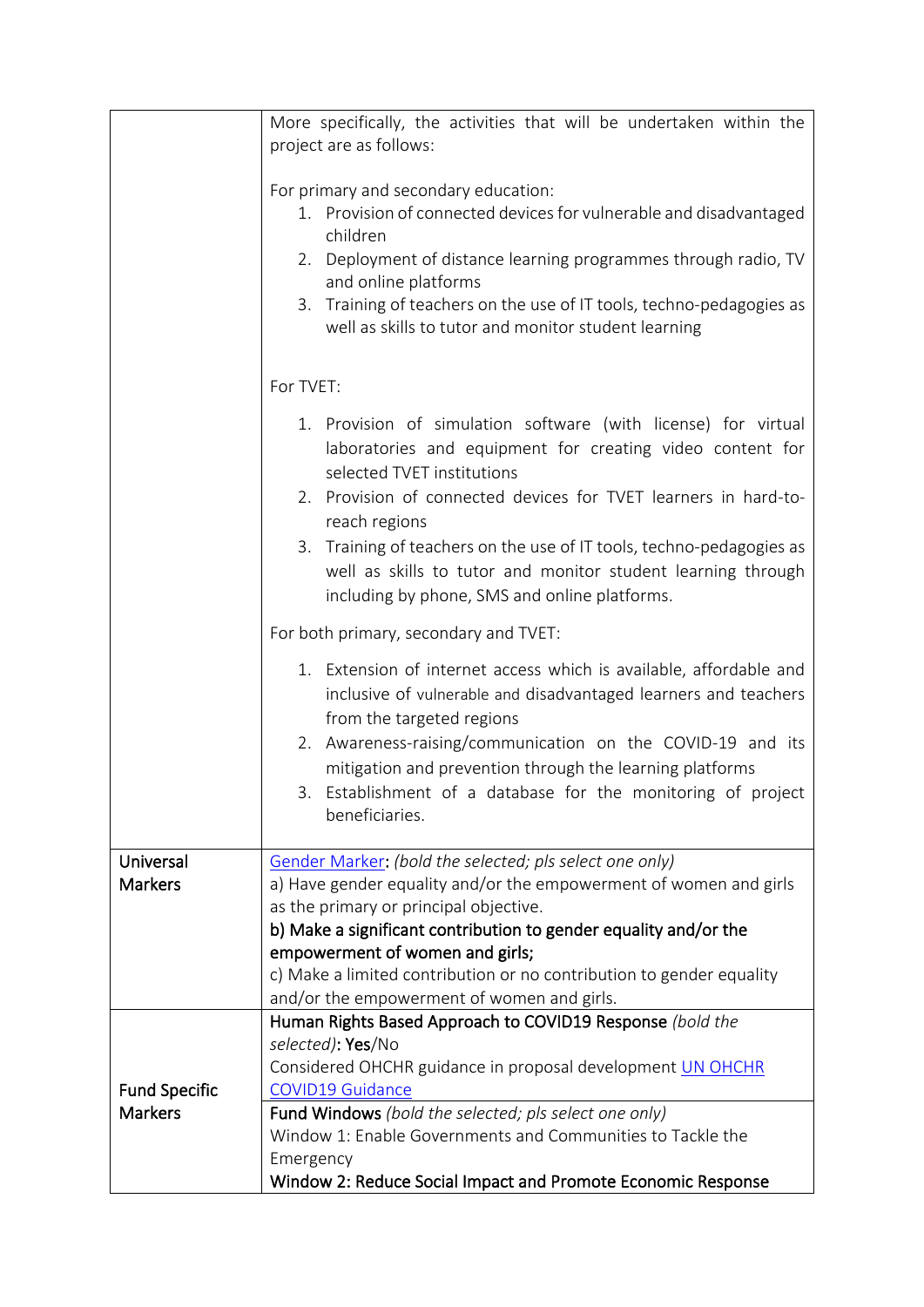| Geographical<br>Scope                | Country: Senegal                                                                                                                                                                                                                                                                                                                                                                         |                         |             |                                                                    |  |  |  |  |
|--------------------------------------|------------------------------------------------------------------------------------------------------------------------------------------------------------------------------------------------------------------------------------------------------------------------------------------------------------------------------------------------------------------------------------------|-------------------------|-------------|--------------------------------------------------------------------|--|--|--|--|
| <b>Recipient UN</b><br>Organizations | <b>UNESCO</b><br>Representative: Dimitri Sanga (d.sanga@unesco.org)<br>Other(s) colleague(s) to be included in the notification of fund transfer: Joëlle<br>в<br>Onimus Pfortner (j.onimus-pfortner@unesco.org)                                                                                                                                                                          |                         |             |                                                                    |  |  |  |  |
|                                      | <b>UNHCR</b><br>Representative: Monique Ekoko (ekoko@unhcr.org)<br>Е<br>Other(s) colleague(s): Yann Anselm Ndaye (ndaye@unhcr.org), Cheikh Wade<br>Е<br>(wadec@unhcr.org) and Leya Amonde Ouko (oukol@unhcr.org)                                                                                                                                                                         |                         |             |                                                                    |  |  |  |  |
|                                      | <b>UNICEF</b><br>Representative: Silvia Danailov (sdanailov@unicef.org)<br>п<br>Other colleague(s): Matthias Lansard (mlansard@unicef.org) and Laetitia Bazzi<br>п<br>(Ibazzi@unicef.org)                                                                                                                                                                                                |                         |             |                                                                    |  |  |  |  |
|                                      | <b>ITU</b><br>Representative: Ali Drissa Badiel (alidrissa.badiel@itu.int)<br>Е<br>Other colleague(s): Emmanuel Niyikora (emmanuel.niyikora@itu.int)<br>ш                                                                                                                                                                                                                                |                         |             |                                                                    |  |  |  |  |
| Implementing<br>Partners             |                                                                                                                                                                                                                                                                                                                                                                                          |                         |             | The Ministry of Education, The Ministry in charge of Technical and |  |  |  |  |
|                                      | <b>Vocational Education and Training (TVET)</b><br>It will build on existing partnerships with the private sector (including<br>Microsoft and the media industry), civil society organizations including<br>URAC (national network of community radios in Senegal), and<br>organizations working with children with disabilities (such as Humanité<br>et Inclusion (HI) or SightSavers). |                         |             |                                                                    |  |  |  |  |
| Programme and<br><b>Project Cost</b> |                                                                                                                                                                                                                                                                                                                                                                                          | Agencies:               |             |                                                                    |  |  |  |  |
|                                      |                                                                                                                                                                                                                                                                                                                                                                                          | UNESCO,<br>UNICEF, ITU, |             |                                                                    |  |  |  |  |
|                                      | <b>Budget</b>                                                                                                                                                                                                                                                                                                                                                                            | <b>UNHCR</b>            | Amount      | Comments                                                           |  |  |  |  |
|                                      | <b>Budget Requested</b>                                                                                                                                                                                                                                                                                                                                                                  | 1,000,000               | \$          |                                                                    |  |  |  |  |
|                                      | In-kind Contributions                                                                                                                                                                                                                                                                                                                                                                    |                         |             |                                                                    |  |  |  |  |
|                                      | Total                                                                                                                                                                                                                                                                                                                                                                                    | 1,000,000               | $\varsigma$ |                                                                    |  |  |  |  |
| <b>Comments</b>                      |                                                                                                                                                                                                                                                                                                                                                                                          |                         |             |                                                                    |  |  |  |  |
| Programme<br>Duration                |                                                                                                                                                                                                                                                                                                                                                                                          | Start Date: May 2020    |             |                                                                    |  |  |  |  |
|                                      | Duration (In months): 8                                                                                                                                                                                                                                                                                                                                                                  |                         |             |                                                                    |  |  |  |  |
|                                      | End Date: 31st December 2020                                                                                                                                                                                                                                                                                                                                                             |                         |             |                                                                    |  |  |  |  |

## I. Immediate Socio-Economic Response to COVID19

*Short Context – include hyperlinks to relevant reference material and analysis that frames the solution context firmly in the specific situation of the country in question. [1,000 word limit]*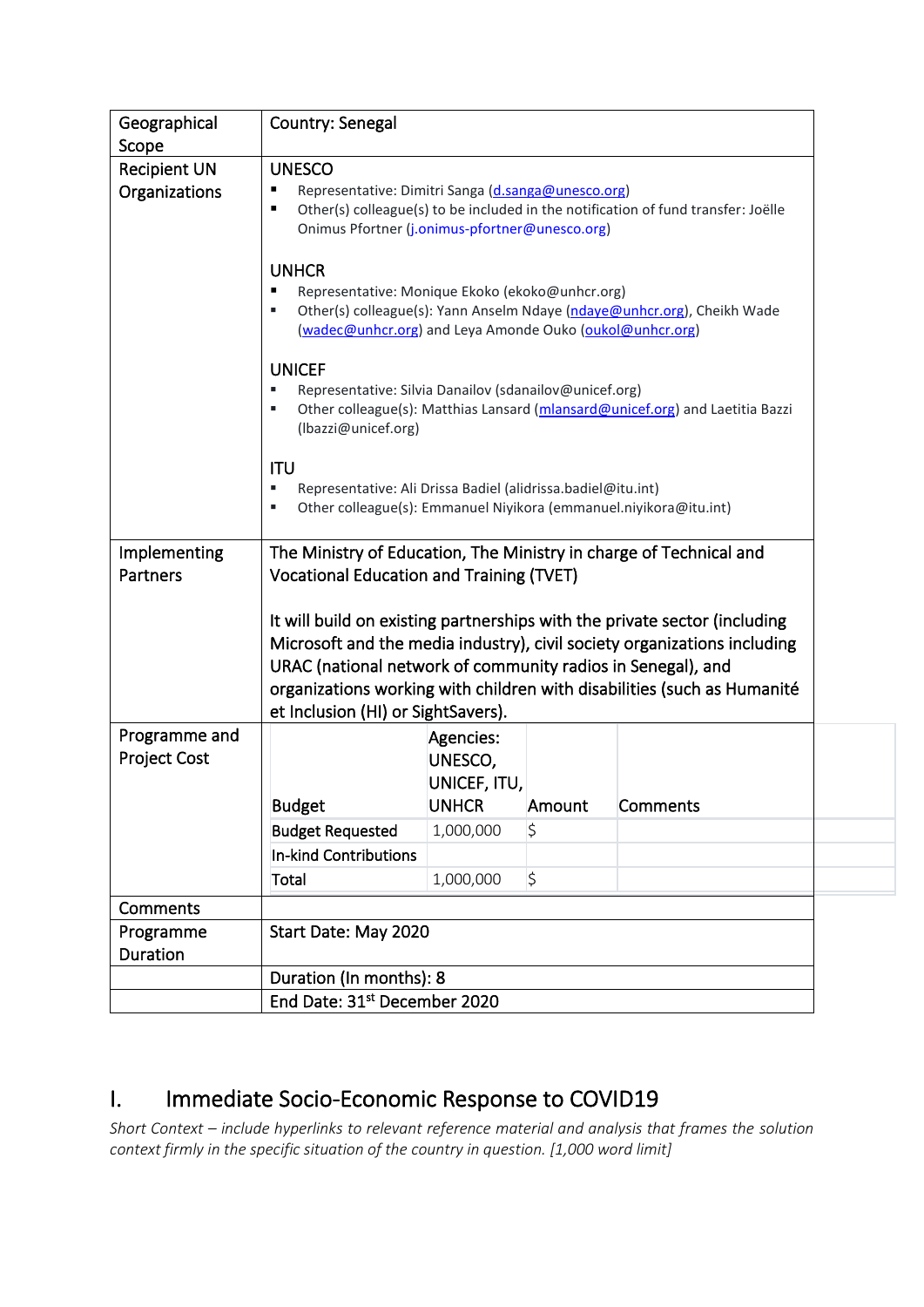The world has undergone profound disruptions since the onset of the coronavirus pandemic, also known as COVID-19. This infectious disease first discovered in China in December 2019 has quickly spread to all continents, already affecting more than 2.5 million people worldwide and killing over 175,000 as of 23 April according to [WHO.](https://www.who.int/docs/default-source/coronaviruse/situation-reports/20200416-sitrep-87-covid-19.pdf?sfvrsn=9523115a_2)

In Senegal, the first case of contamination with COVID-19 was recorded on 2 March 2020, and in less than a month had risen to over a hundred. Since the beginning of the outbreak, a total of 479 cases have been recorded by the Senegalese [health](http://www.sante.gouv.sn/) authorities as of 24 April 2020, mainly in the regions of Dakar and Diourbel, as well as in the regions of Thiès, Fatick, Louga, Saint Louis, Tambacounda, Kolda and Ziguinchor. Six deaths related to COVID-19 have also been reported.

To minimize the spread of the disease in the absence of cure, Senegal, following the WHO recommendations, has adopted [a number of measures such as:](https://www.sec.gouv.sn/actualité/message-de-sem-le-président-de-la-république-macky-sall-déclaration-d’état-d’urgence-dans)

- social distancing, disseminating messages on the virus and banning gatherings,
- declaring and extending the state of emergency until 31 May, imposing a curfew, the closing of air borders and control at other border, the deployment of security forces, and restrictions on domestic travels
- the closing of schools and universities as well as other learning institutions requiring the physical presence of students as of 16 March until at least 4 May.

The socio-economic impact of the outbreak could be dire. Senegal has seen steady economic growth in the past years (over 6% since [2014\)](https://www.worldbank.org/en/country/senegal/overview), stimulated by a stable political environment and large infrastructure investments in the context of the Emerging Senegal Plan (Plan Senegal Emergent or PSE). National poverty in 2011 stood at 46.7% (national poverty line) and 38% using the international poverty line (US\$1.9 PPP). While no new household consumption data have been collected since, strong economic growth suggests monetary poverty continued to decrease.

However, according to the [World Bank](https://www.worldbank.org/en/region/afr/publication/for-sub-saharan-africa-coronavirus-crisis-calls-for-policies-for-greater-resilience) the pandemic has set off the first recession in the Sub-Saharan Africa region in 25 years, with growth forecast at minus 5.1% in 2020 from a modest 2.4% in 2019 and could cost the region between \$37 billion and \$79 billion in terms of output losses for 2020. The knock off effect on household welfare is expected to be equally dramatic with welfare losses in the best-case scenario projected to reach 7% in 2020, compared to a non-pandemic scenario.

Moreover, a drop in foreign financing flows of foreign direct investments, remittances and tourism revenues could all impact the livelihoods and income flows. The containment measures imposed by the Government and the response of citizens compound the precarious situation of workers in the informal sector, especially women (88% of men are in informal employment outside of agriculture compared to 93% women), which makes up the bulk of the Senegalese economy.

To reduce the impact that the virus and the containment measures could have on the population, their livelihoods and the economy, the Senegalese Government, together with the United Nations and other partners, is carrying out a study on the socio-economic impact of the outbreak. The Government has also promptly implemented a series of actions to support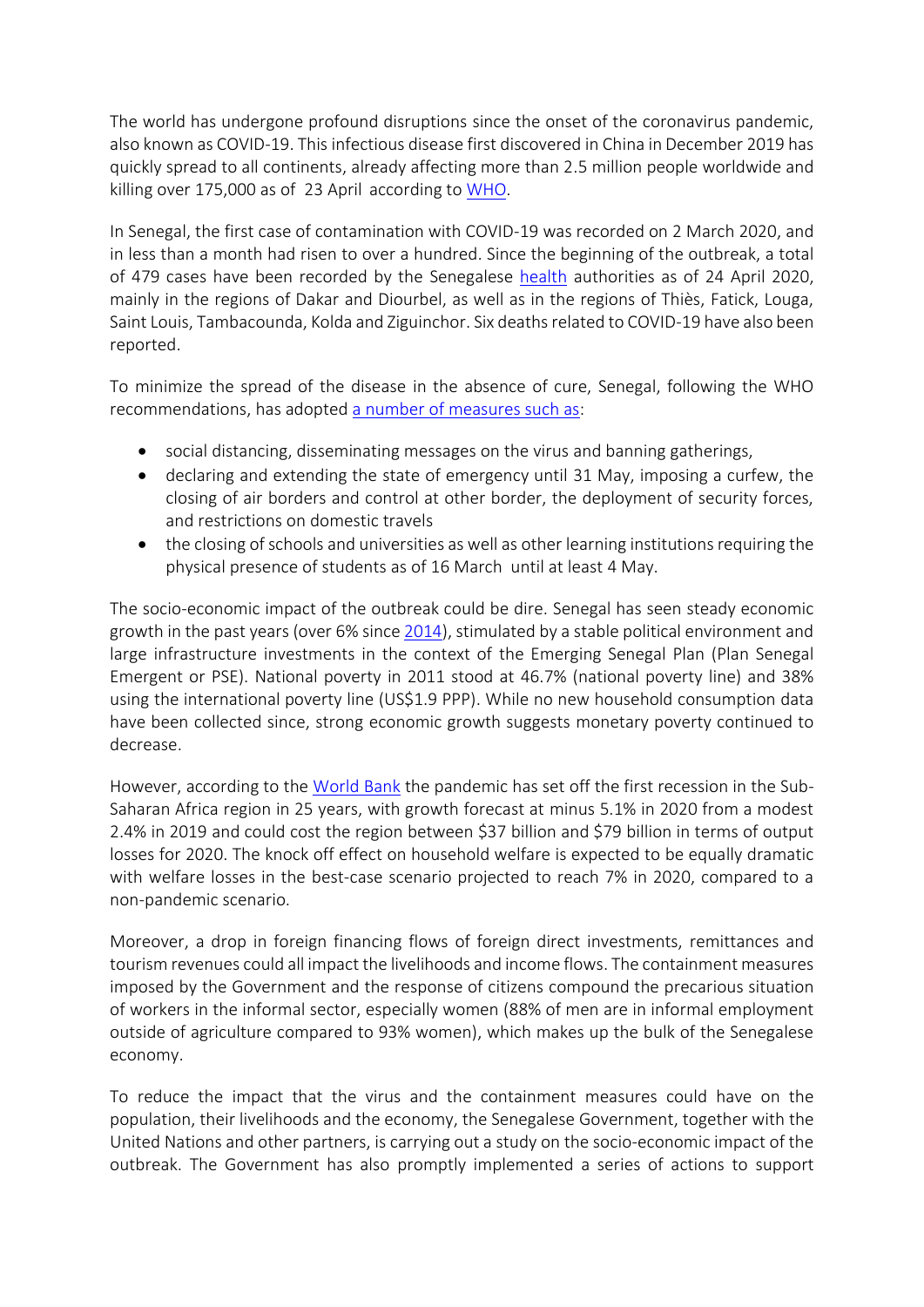workers, households and businesses, while ensuring the most vulnerable do not suffer disproportionally from the situation. These actions include:

- The creation of a response and solidarity fund, FORCE COVID 19, amounting to FCAF 1,000 billion (approx. USD 1 billion), urging individuals, development partners and the private sector to contribute to this [fund;](http://www.sante.gouv.sn/sites/default/files/Coronavirus%20Tableau%20Recaoitulatif%20des%20Dons_2.pdf)

- An economic and social resilience programme financed through this same fund that aims to strengthen the health sector and reinforce the social resilience of the population. The latter is achieved with 69 million FCFA (approx. USD 10 million) allocated to the purchase of food for one million eligible households and other key measures including remittances to diaspora and payment of electricity and water bills to the most vulnerable populations. The programme also aims to preserve the macroeconomic and financial stability to support the private sector and maintain jobs through a liquidity injection programme with customs reduction and fiscal measures in support of businesses;

- An envelope of 50 billion FCFA to be devoted to emergency food aid (including 330 million food support to modern *daaras* / Quranic schools by decision of the Council of Ministers on 1 April 2020);

- The prohibition of laying off workers (except for gross misconduct) on 10 April by the Minister of Labour.

In the mid to longer term, economic recovery and future growth could be slowed by loss in human capital induced by the outbreak. In Senegal, there are more than [4.2](http://uis.unesco.org/fr/country/sn) million illiterate people among the population aged 15 and above, out of an estimated population of 16 million. Girls and women are most affected with almost twice as many girls and women (2.8 million) illiterate than boys and men. Before the pandemic, in [2017,](http://uis.unesco.org/fr/country/sn) some 585,000 children (236,000 girls) and 667,000 adolescents (307,000 adolescent girls) were already out of school. With school closures, it is feared that some children and adolescents, especially the most vulnerable ones, might drop out completely and never return to school. This would dramatically limit their opportunities to build foundational skills for life and to gain future employment and decent job opportunities. It is therefore critical to ensure that these children and adolescents continue to learn during the closure of schools and educational institutions so as to support their immediate needs and not jeopardize their future.

## II. Solutions proposed

*Please provide a summary of the proposal. [1,000 word limit]*

Education is identified as one of the areas to be addressed in the Multi-sectorial Contingency Plan to Fight COVID-19 dated 19 March 2020. The Head of State, in the Council of Ministers of 15 April, asked the Minister of National Education and the Minister of Higher Education, Research and Innovation, and the Minister of Vocational Training to assess the overall impact of COVID-19 on the education sector and draw up a roadmap for the continuation of lessons as well as an agenda for assessments, exams and competitions.

This project will support key national plans and priorities, in particular the implementation of: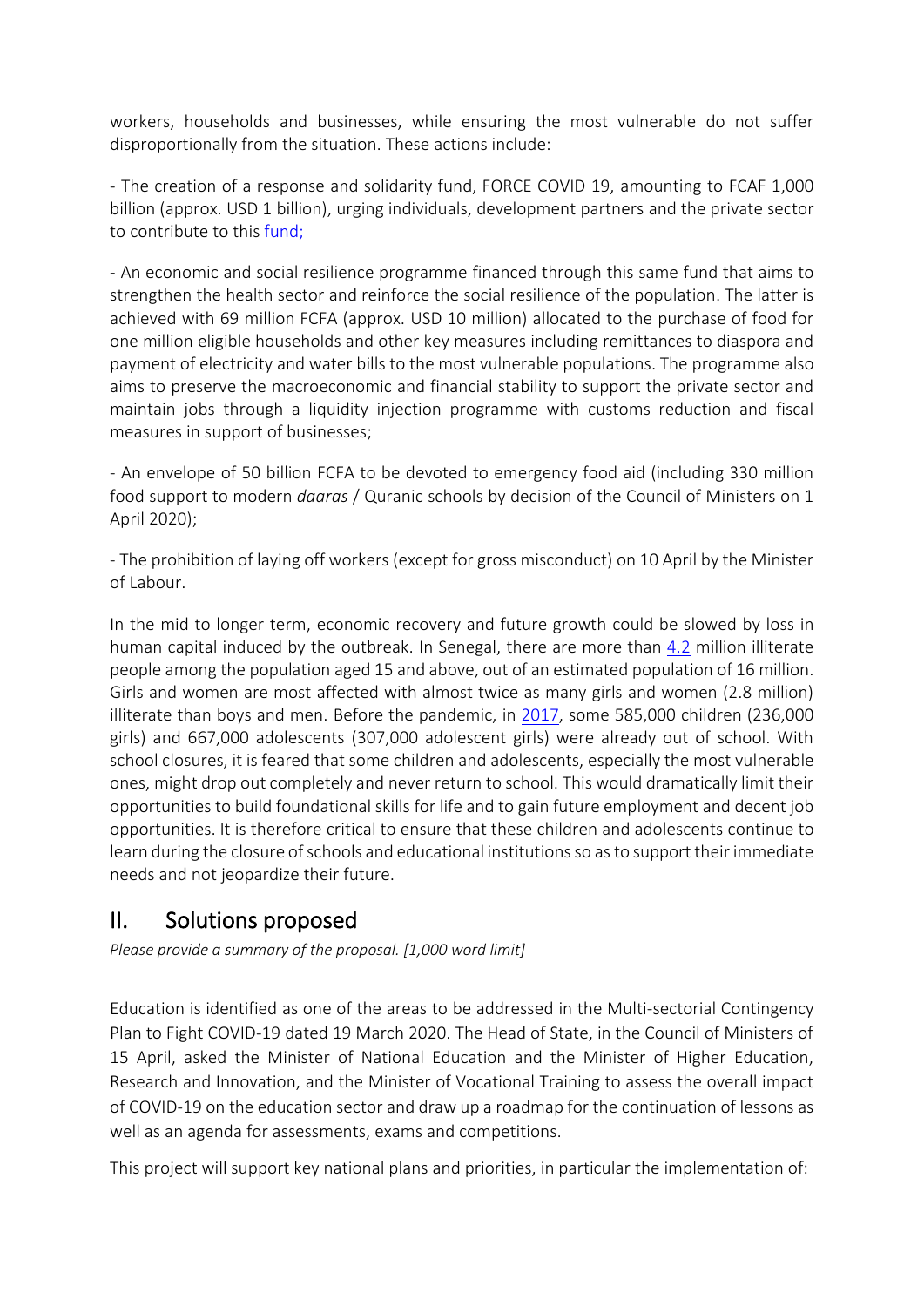- the Education Sector response plan, currently being finalized by the Ministry of National Education (MoE) with support from UNICEF and UNESCO. Focus will be put on implementing its first strategic priority which aims to ensure continuity of learning for the 3.5 million learners in the basic and secondary education cycles, enrolled in more than 15,400 educational institutions countrywide, who are affected by school closure; and

- the contingency plan, being developed by the Ministry in charge of Technical and Vocational Education and Training (TVET), to facilitate learning by using a new digital-based approach, to support the current 9,500 pupils in the technical upper secondary schools (of which 38% girls) and 80,000 pupils engaged in vocational training (of which 57% girls).

In Senegal, radio<sup>1</sup> and television have been in existence for several decades and can be mobilized for the current learning crisis. A UNICEF radio programme, recently approved by the MoE, offers 72 lessons on literacy and 72 lessons on numeracy targeting learners enrolled throughout the basic education cycle. While these solutions do not usually allow for significant levels of interactions between teachers and learners on an individual basis, the programme can still be delivered with support from teachers and include some level of interaction. Paper-based solutions (e.g. distribution of lessons and work packaged in paper format) are also being considered in Senegal to cover hard-to-reach communities, but through other funds. Since March 2020, the MoE and the Ministry in charge of TVET have undertaken significant efforts to develop distance learning programmes (e.g. "Learning from home" Initiative from the MoE), including digital learning platforms. However, these platforms merely consist thus far on a repository of online learning resources while many learners, especially the most vulnerable and disadvantaged, have limited access to digital devices and internet connection.

This proposal hence builds on national efforts and intends to support the deployment of a range of distance learning solutions to accommodate different contexts and conditions, and particularly the learning needs of the most marginalized children and adolescents, such as those living in rural and remote areas with limited communication and connectivity, in refugee hosting areas, and those with a disability. Emphasis will be placed on strengthening and deploying innovative learning platforms in the context of Senegal, including digital learning solutions – which offer possibilities of teacher-learner and teacher-teacher interactions and immediate adjustments to learning activities and trajectories – to support the modernization of education delivery that maximizes the potentials of new technologies and the implementation of the long-term vision of the concerned ministries.

The project will primarily support the Government through the MoE and the Ministry in charge of TVET, and draws on the comparative advantages of UNESCO, UNICEF, UNHCR and ITU. It will build on existing partnerships with the private sector (including Microsoft and the media industry), civil society organizations including URAC (national network of community radios in Senegal), and organizations working with children with disabilities (such as Humanité et Inclusion (HI) or SightSavers).

More specifically, the activities that will be undertaken within the project are as follows:

<sup>&</sup>lt;sup>1</sup> Including a national network of about 120 community radios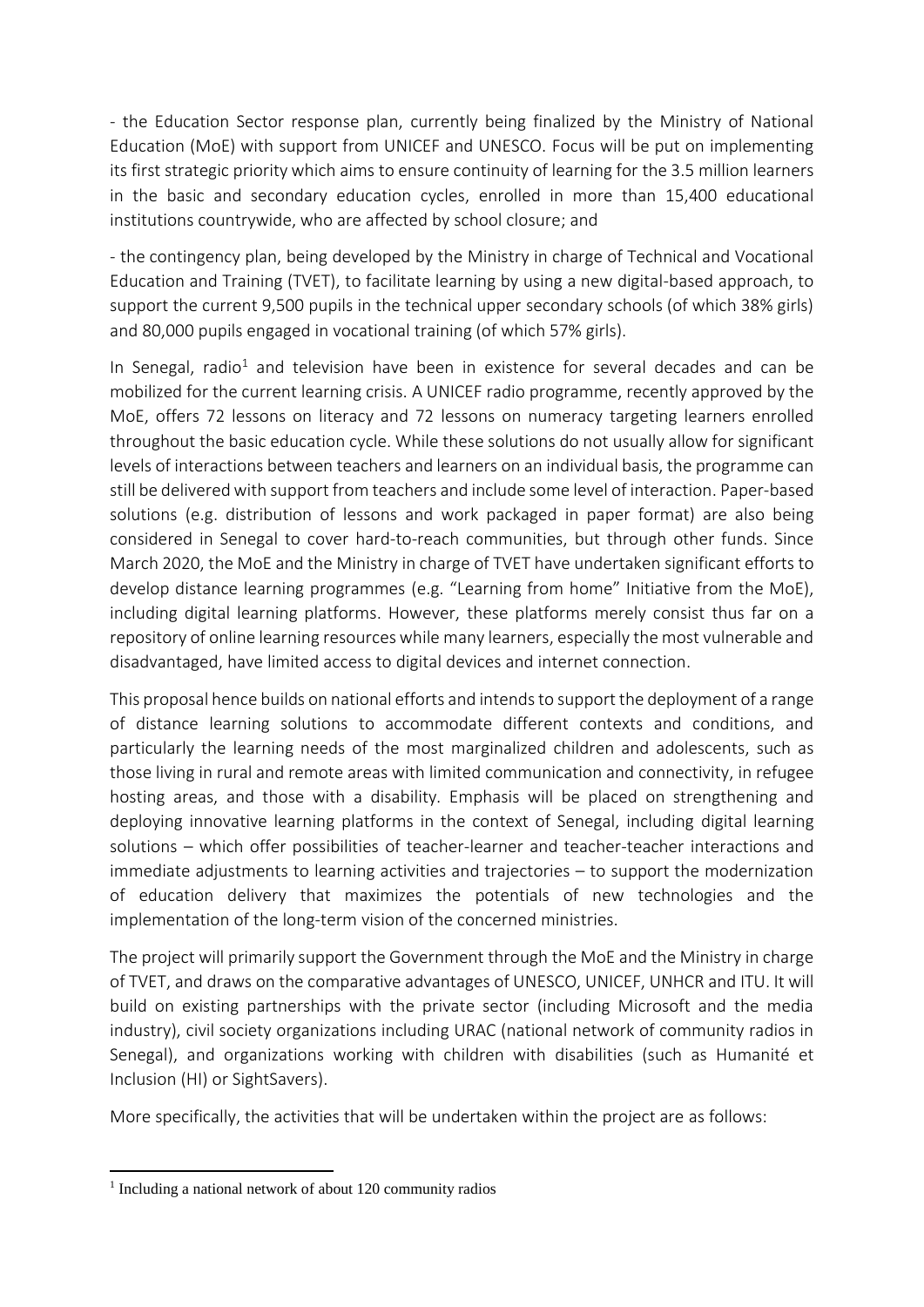For primary and secondary education:

- 1. Provision of connected devices for vulnerable and disadvantaged children;
- 2. Deployment of distance learning programmes through radio, TV and online platforms;
- 3. Training of teachers on the use of IT tools, techno-pedagogies as well as skills to tutor and monitor student learning.

For TVET:

- 1. Provision of simulation software (with license) for virtual laboratories and equipment for creating video content for selected TVET institutions;
- 2. Provision of connected devices for TVET learners in hard-to-reach regions ;
- 3. Training of teachers on the use of IT tools, techno-pedagogies as well as skills to tutor and monitor student learning including by phone, SMS and online platforms.

For both primary, secondary and TVET:

- 1. Extension of internet access which is available, affordable and inclusive of vulnerable and disadvantaged learners and teachers from the targeted regions;
- 2. Awareness-raising/communication on the COVID-19 and its mitigation and prevention through the same media;
- 3. Establishment of a database for the monitoring of project beneficiaries.

### III. What is the specific need/problem the intervention seeks to address?

*Summarize the problem. Apply [a gender lens](https://www.unwomen.org/en/news/stories/2020/3/news-checklist-for-covid-19-response-by-ded-regner) to the analysis and description of the problem. [1,500 word limit]*

The Government of Senegal is implementing the Programme for Improving Quality, Equity and Transparency in Education and Training (PAQUET 2013-2030). This sectoral programme operationalizes the national policy on education and training in its component on strengthening human capital through quality education for all. It aims at achieving the objectives of the government's education policy, including the development objectives set out in the global 2030 UN Agenda for Sustainable Development and African 2063 - The Africa We Want. Some 3,510,000 pupils are enrolled throughout the country, in the 15,422 schools ranging from preschool to secondary education, with a parity index of 1.09 at primary level and 1.12 at secondary level [in favour of girls.](http://www.ansd.sn/ressources/publications/Rapport%20Final%20EDS%202017.pdf)

TVET covers several strands of education. It includes technical upper secondary schools, which require the physical presence of pupils and lead to the technical baccalaureate. On top of this, it also covers vocational trainings in the formal system, which are also open to children and young people who have previously dropped out of school and those who work in the informal sector but that lead to official certification or diploma and better employment options. It is estimated that there are currently approximately 9,500 pupils in the technical upper secondary schools, of which 38% girls, and some 80,000 pupils engaged in vocational training, of which 57% girls, hence the importance of supporting this sector in education, to provide girls with better employment opportunities. Where data is available, of the total young people engaged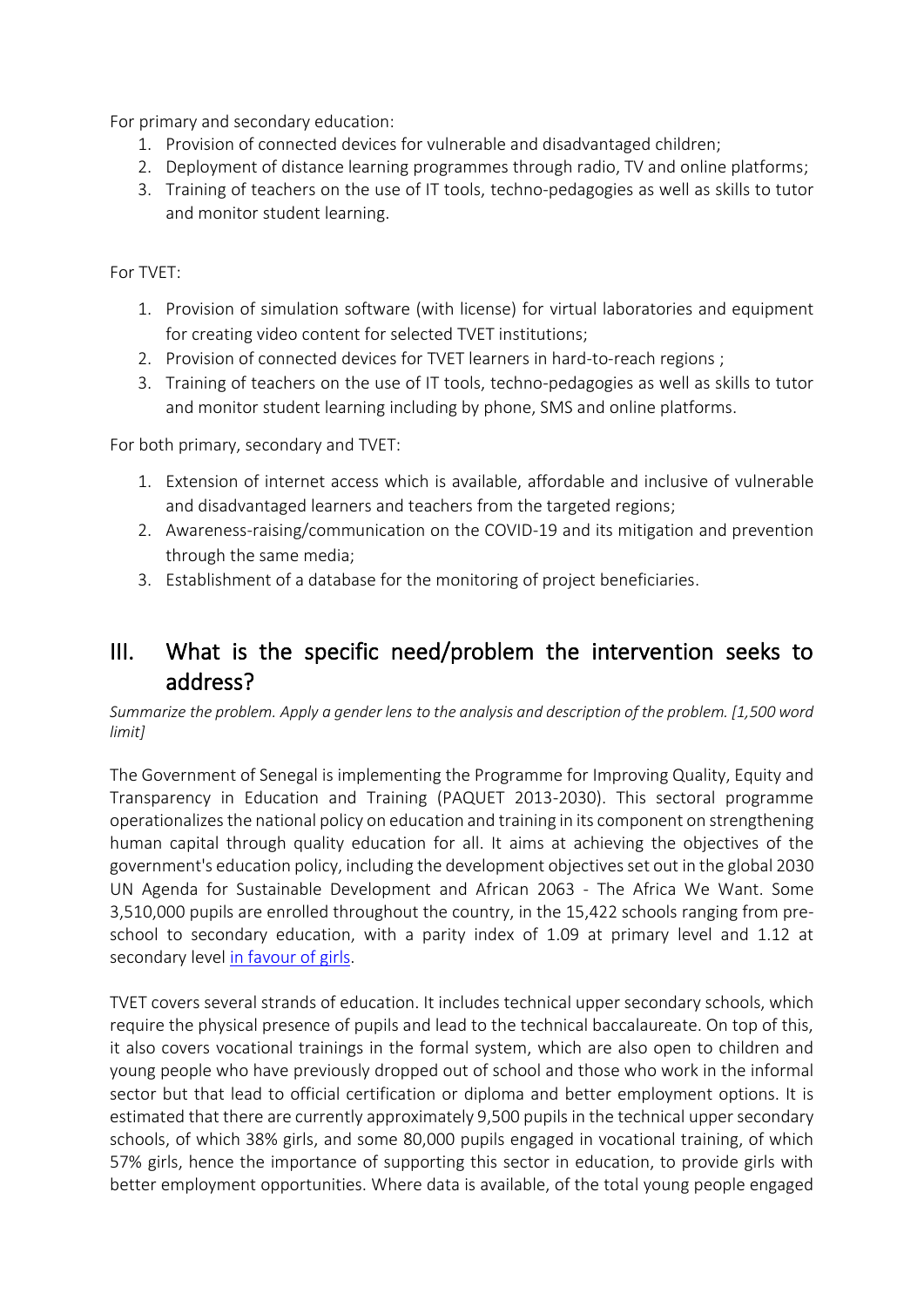in technical and vocational training, 2% are less than 15 years old (3% for girls), 26% are between 15 and 20 years old (31% for girls), 56% between 20 and 25 years old (54% for girls), and 15% over 25 (12% for girls).

Following the COVID 19 outbreak, the Government has taken major containment decisions, including the early closure of schools and educational institutions. Originally for a period of three weeks, the closure was extended until 31 May 2020 by the decision of the Council of Ministers on 1 April 2020 and is very likely to be prolonged further in the current context. National examinations have now been postponed to July 2020, a situation that could change with the evolution of the pandemic.

This project aims to address the impact of school closures and other educational institutions, and ensure that the right to education is upheld for all children in Senegal. The Ministry of National Education (MoE) is drawing up a Response Plan, to which UNESCO and UNICEF are technically contributing. The response plan, to which this project will be providing support, has three axes of intervention:

- 1) Rolling out a distance education system called "Learning at Home" initiative<sup>2</sup> for all pupils enrolled in pre-school, primary and secondary school throughout the country. The initiative aims to both keep students at home to avoid the spread of the virus and to enable them to continue their distance learning through the use of new and traditional technologies, including television and radio. The programme will be gradually strengthened beyond the current crisis to complement existing educational offers and practices and build back better
- 2) Preparing for the re-opening of schools by rehabilitating current infrastructure, developing a communication campaign, supporting schools to prepare remedial interventions to compensate for learning gaps generated by school closure
- 3) Mitigating the impact of the pandemic on the education system of the country, in particular on the organization of national examinations, necessary changes to the school calendar and the mobilization of Ministry staff for the monitoring and evaluation of the National Response Plan.

Regarding the closure of TVET institutions, which aim to develops skills for work and improve employability, the Ministry of Employment, Vocational Training and Artisans is in the course of finalizing a national response plan to the challenges caused by the pandemic, and has put in place [online courses.](http://www.e-jang.mefpa.gouv.sn/) In alignment with the national curriculum, the courses aim to provide continuous learning and training opportunities for TVET learners.

The key challenge in implementing the response plans and strategies put in place by the Government is how to ensure access to and participation in distance learning for all, especially the most disadvantaged and marginalized children and youth, including girls living in rural and remote areas, refugees and returnees and those with disabilities. These populations are at most risk of discontinuing learning and falling behind in education in the absence of enabling

 $<sup>2</sup>$  This will be rolled out with priority for pupils in examination classes (last year of primary, lower secondary and</sup> upper secondary). The initiative will focus on consolidating knowledge acquired in the first two quarters of the school year; implementing the national curriculum for the last quarter of the school year; and consolidating basic skills, particularly in reading, writing and arithmetic.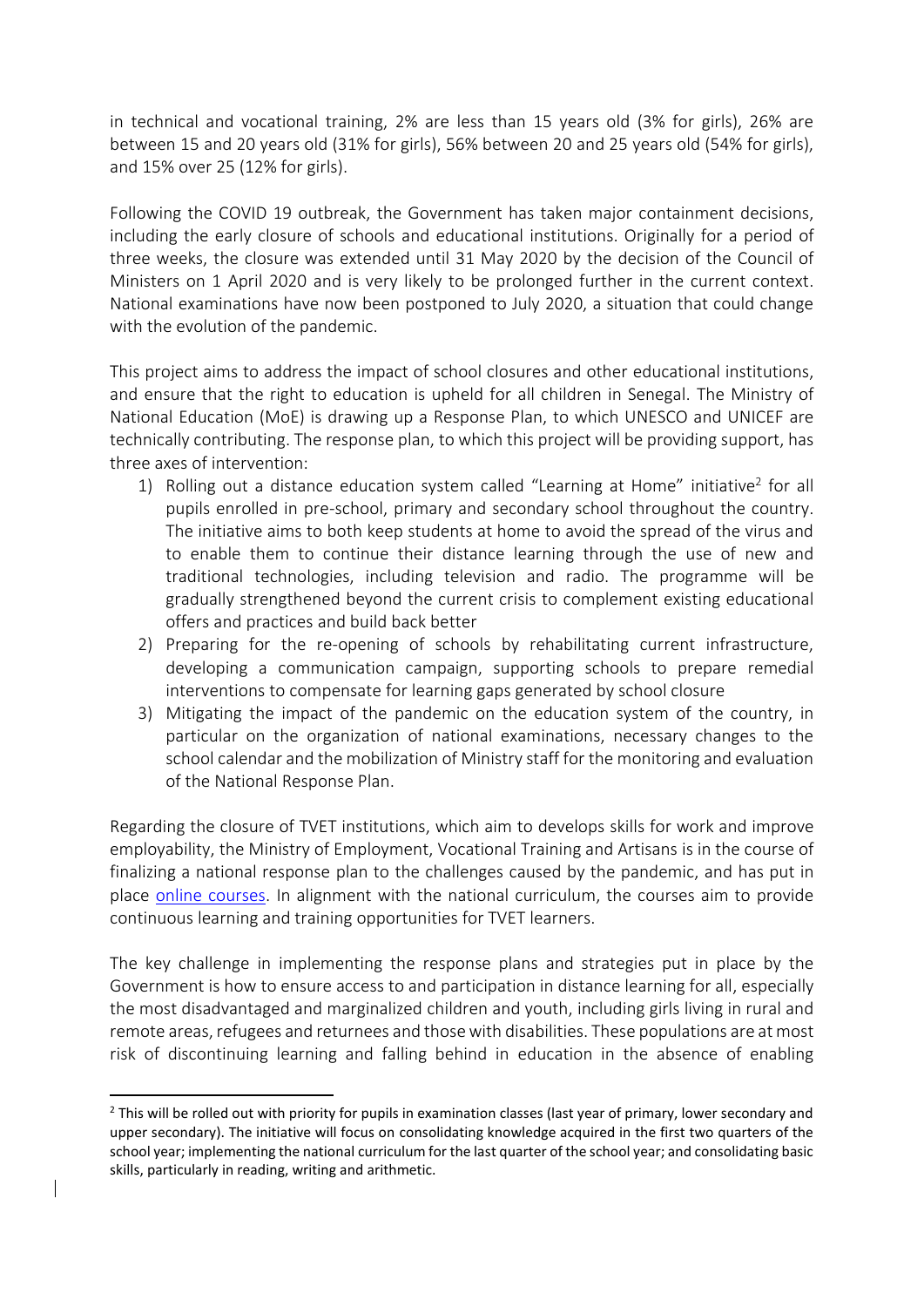conditions – ranging from access to electricity, distance learning tools and connectivity to socioeconomic conditions and parental support – which are more easily available for more advantaged peers. Concerted and urgent effort to ensure effective support for vulnerable children and youth in this time of crisis is critical for preventing dropouts from schools and TVET programmes and for empowering them to be self-confident, capable and productive citizens.

While exposure to media is relatively high for both women and men in Senegal according to the [2017 EDS MICS Survey,](http://www.ansd.sn/ressources/publications/Rapport%20Final%20EDS%202017.pdf) television – the most popular medium in the country – is accessible for only 63% of women and men. Regarding the use of internet, 29% of women and 43% of men reported using it during the 12 months preceding the survey; and only 2% of women and 12% of men in the poorest quintile have used internet in the past months compared to 66% of women and 75% of men in the wealthiest quintile. Among the refugee population, mobile connection reaches 100% according to the UNHCR report on connecting refugees in Senegal and their access to 2G mobile connection.

The lack of internet coverage and electricity as well as unaffordability of media devices and internet use, experienced by certain populations, present particular challenges in ensuring equitable learning for all. In addition, many teachers feel unprepared to conduct distance teaching, and require urgent support in acquiring the necessary pedagogies to be effective teachers for home-based learning.

## IV. How does this collaborative programme solve the challenge? Please describe your theory of change.

*Describe programme approaches, methods, and theory of change, and explain why they are the appropriate response to the problem. State results and interim solution(s) you are proposing. Please highlight how the solution(s) is data driven; if it employs any innovative approaches; if it applies a human [rights-based approach](https://www.ohchr.org/EN/NewsEvents/Pages/COVID19Guidance.aspx)<sup>3</sup> and how is it based on the principle of "build back better". [1,500 word limit]*

The proposed project builds on the ongoing partnership between the UN system, the Government, private sector and civil society to promote distance education for all children and youth as part of the collective effort to implement the national response plan. The key principles upheld in the partnership are in line with the Human Rights -based approach, and include the following:

- Inclusion and equity: "no learner left behind"
- Strict compliance with health protection measures
- Sustainability of medium- and long-term solutions and country ownership
- Involvement of teachers and parents/families
- Monitoring, impact assessment and continuous adaptation

Using a mix of distance learning media, with emphasis on actively developing digital solutions, the project aims to provide continuity of learning during the closure of schools and educational institutions caused by the pandemic for: (1) disadvantaged and vulnerable children attending primary and secondary education; and (2) disadvantaged and vulnerable learners of technical

<sup>&</sup>lt;sup>3</sup> Please refer to OHCHR COVID19 Guidance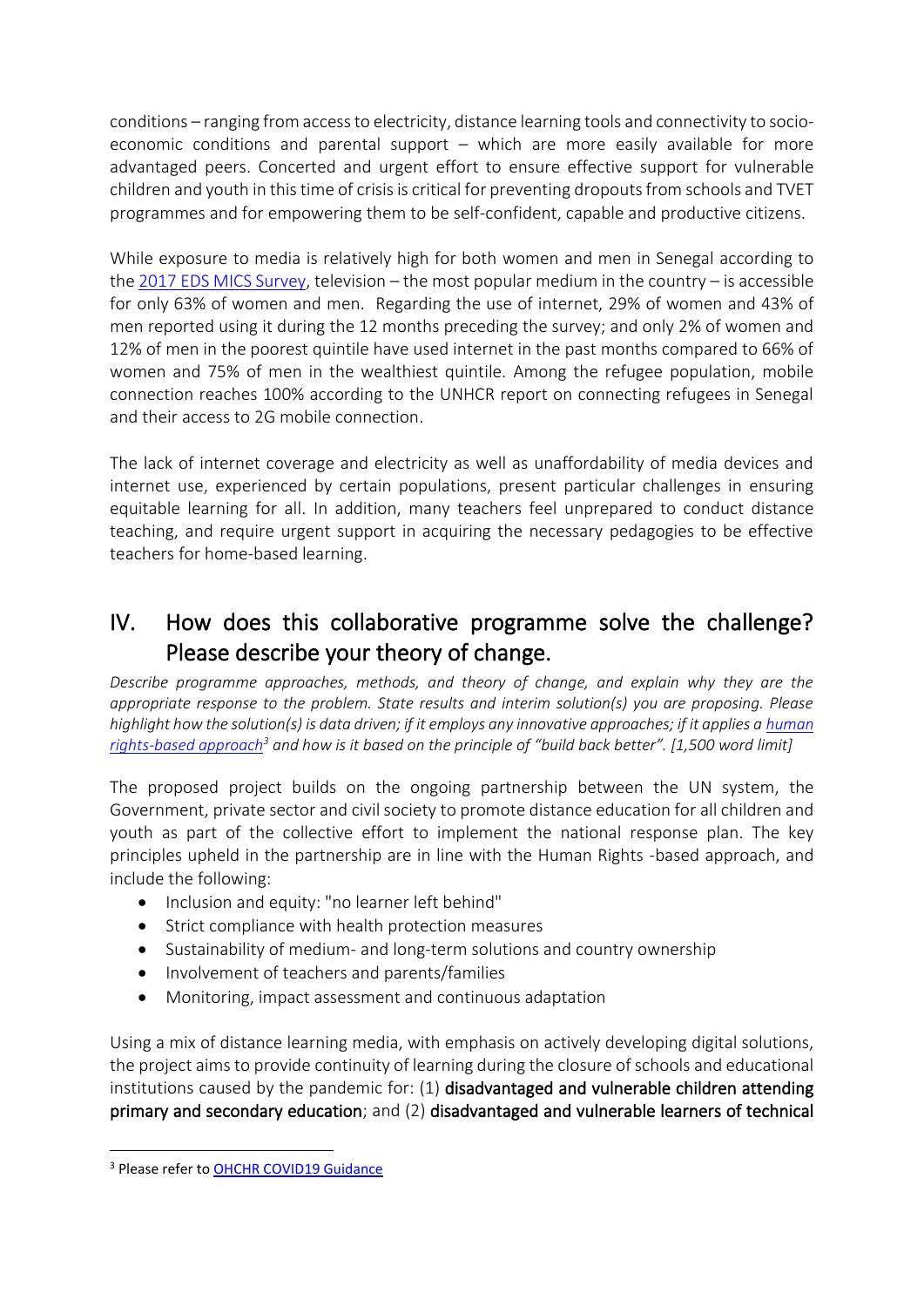and vocational education and training (TVET). The rationales behind these priorities are as follows:

- Explicitly targeting vulnerable and disadvantaged students in primary and secondary education and TVET, including girls, refugees and vulnerable student population and children with disabilities, aims at consolidating the foundation for lifelong learning and ensuring that no one is left behind.
- TVET is an important area of education for its direct link to employment and economic development, yet it has not been at the centre of attention of emergency education responses supported by the Technical and Financial Partners.
- Online collaborative learning platforms allows for interaction with students, monitoring of their attendance and evaluation of their work, which distance learning through television and radio may not offer to a full extent. Vulnerable and disadvantaged children, who can be reached only through radio- or television-based distance education, should be equally entitled to quality education that can be offered through online learning as their advantaged peers. Therefore, on the one hand, specific arrangements will be considered in the context of radio and TV programming to promote and integrate interaction modalities between teachers/facilitators and learners. On the other hand, digital learning solutions will be actively explored and developed through the project.

The present project is a multi-partner collaboration involving the MoE, the Ministry in charge of TVET, UNICEF, UNHCR, ITU and UNESCO, as well as civil society and private sector in support of distance learning solutions for the most disadvantaged and vulnerable primary, secondary and TVET learners. The project will be led by UNESCO with the following roles and responsibilities of the main partners involved:

- UNESCO will ensure that this project is designed in coherence with the ongoing efforts and partnerships in the field of education in Senegal. In terms of programmatic operations, as part of the digital learning development path, UNESCO will particularly focus on disadvantaged girls in rural areas, including those enrolled in exam classes at secondary education, as well as on TVET learners living in disadvantaged regions.
- UNICEF will support distance learning solutions, notably those relying on radio and TV, without neglecting traditional paper-based solutions; extend support to implant distance learning solutions in teacher training institutions; and develop tailored responses to the learning needs of children/pupils with disabilities in collaboration with civil society organisations. As far as the financial contribution conveyed by this proposal through UNICEF is concerned, the project will particularly support the deployment of the radio programme and support to children with disabilities.
- ITU will provide technical advice and appropriate solutions to ensure access and resiliency of networks, such as the provision of relevant and trustworthy information and expertise on how to cope with the stresses faced by the infrastructure that exists in the country. ITU launched a new Global Network Resiliency Platform to support countries' networks resiliency, and seeks to ensure the continuation of education remotely leveraging Radio, Television, Broadband, 4G and Internet technologies.
- UNHCR will support the component related to refugee, returnee and vulnerable secondary school students in the northern part of Senegal, parts of Casamance and urban areas. Its advice in the area of TVET will be informed by [UNHCR's Strategy on](https://www.unhcr.org/publications/education/5c628dc04/key-considerations-technical-vocational-education-training-tvet.html)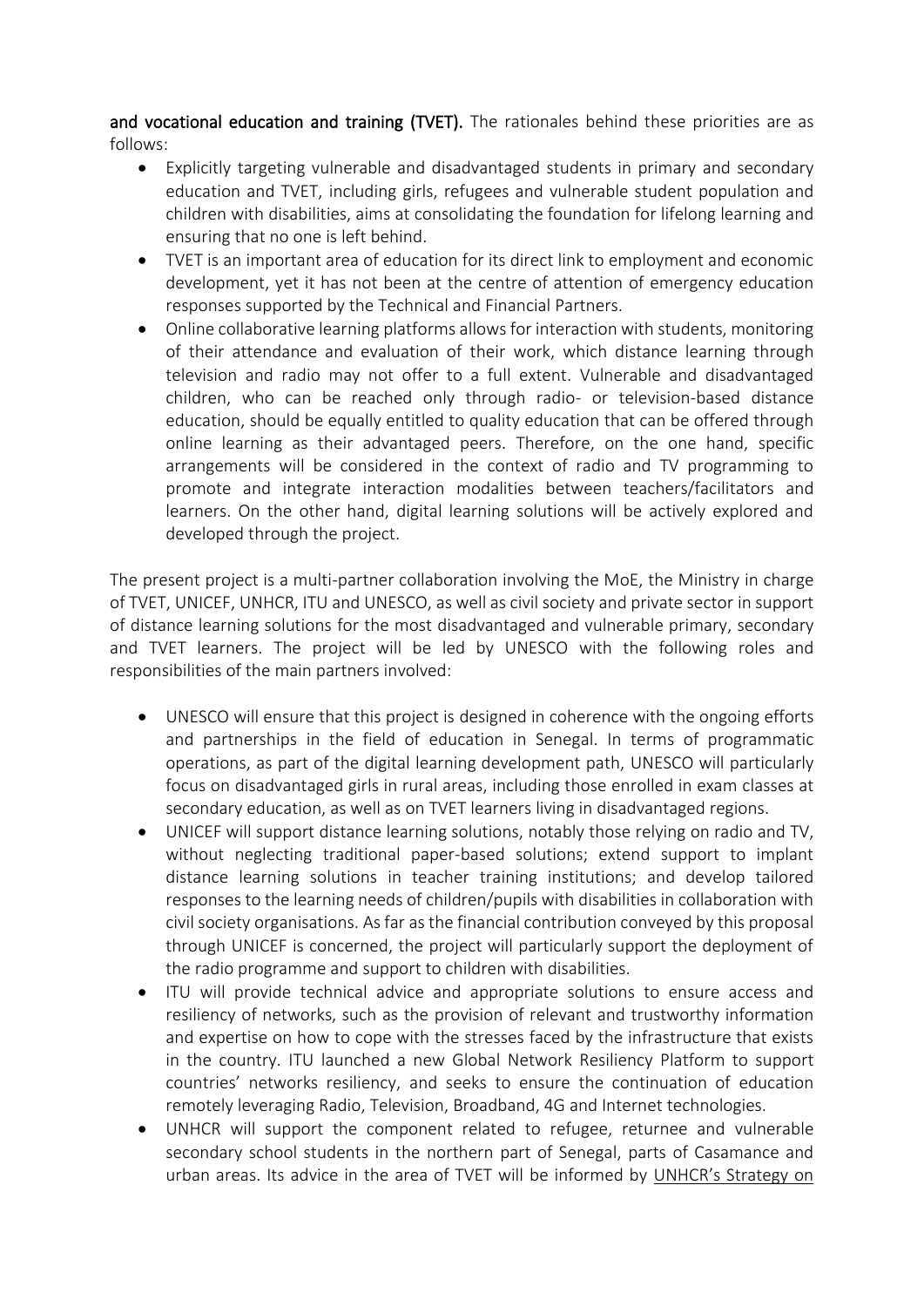[TVET,](https://www.unhcr.org/publications/education/5c628dc04/key-considerations-technical-vocational-education-training-tvet.html) that provides youth and workers with the competencies and skills required to access decent work and allows businesses to recruit the workforce they need for growth. In its role as a key member of the Multi-Partner Trust Fund (MPTF) working group, UNHCR will collaborate with other agencies to ensure that there is multi-faceted coordination, follow-up and monitoring of the implementation of the project.

• Microsoft will be a key partner from the private sector, supporting the deployment of digital solutions.

Specifically, the project will undertake the following (the theory of change is shown below):

### For primary and secondary education and TVET:

- Extension of internet access which is available, affordable and inclusive of vulnerable and disadvantaged learners and teachers from the targeted regions;
- Awareness-raising/communication on COVID-19 and its mitigation and prevention through the same media;
- Establishment of a database for the monitoring of project beneficiaries.

### For primary and secondary education:

- Provision of connected devices for vulnerable and disadvantaged children;
- Deployment of distance learning programmes, particularly through online platforms and radio;
- Training of teachers on the use of IT tools, techno-pedagogies as well as skills to tutor and monitor student learning through phone, SMS, radio, television and online platforms.

The first step will be to procure connected devices to vulnerable and disadvantaged children and teachers who serve them, in consultation with the MoE and Microsoft, in view of the functions needed by student- and teacher-user, the quality of the devices and the price. Teachers will be trained on the utilization of the devices and techno-pedagogies for online teaching.

Most vulnerable and disadvantaged children live in remote areas where there is no connectivity, and in some instances, no electricity. This will be addressed through the ongoing partnership between the MoE, Microsoft and UNESCO mentioned above. Suitable solutions, using satellite and easily installed solar power system, for example, are being put in place.

Besides digital solutions, the project will support the deployment of other distance learning strategies, particularly in collaboration with the MoE, national media, and community radios, drawing on the radio programme developed with UNICEF support and on existing capacity at the level of the MoE and in partnership with national media. The different lessons which will be broadcasted will also reinforce awareness/communication/prevention messages related to COVID 19.

For teachers to be able to continuously support and monitor vulnerable and disadvantaged children's learning, the project will establish an online tutoring system. This is an important tool for teachers to know how children are learning and to adjust their teaching practices and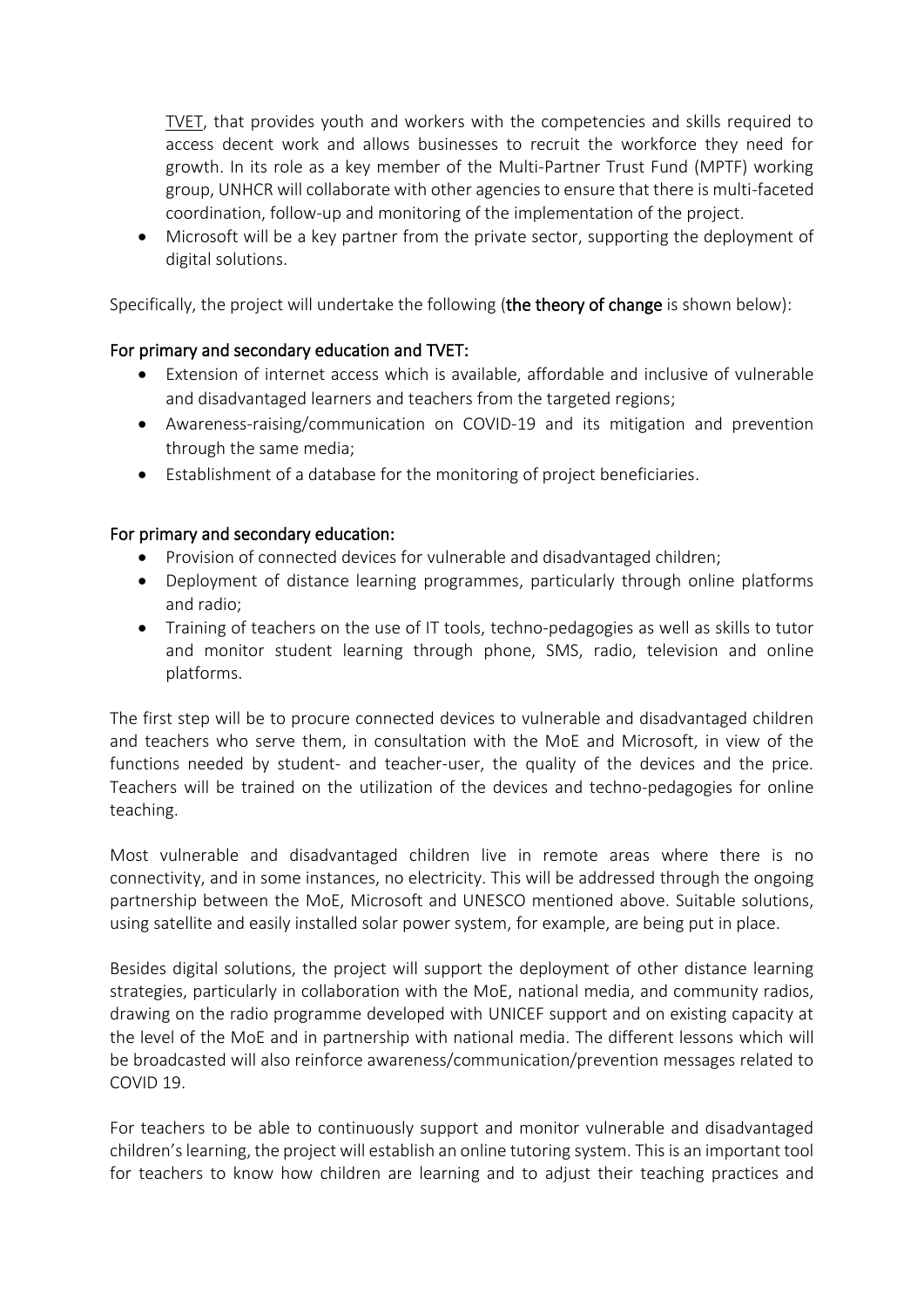interactions with them accordingly.

### For the TVET subsector:

The support for this subsector is based on the contingency plan currently being finalized by the ministry in charge of employment and TVET to facilitate learning by using a new digital-based approach. This will aim to achieve the following:

1) Equipping selected TVET institutions with the tools to provide distance learning on technical and practical skills

The project will equip three TVET institutions operating in disadvantaged regions with the tools to be able to provide effective distance education for learners' acquisition of technical and practical skills. This will involve purchase and equipping of TVET institutions with (a) simulation software license to set up virtual laboratories and (b) equipment for creating video content that can be transmitted during distance education. Given the importance of visual and virtual demonstration of how to acquire TVET skills to rapidly become operational in the jobs, these constitute an essential enabling condition for designing and delivering quality distance learning in the TVET subsector.

2) Equipping TVET learners with connected devices

To enable TVET learners living in disadvantaged regions (Casamance and Matam) to benefit from distance learning provided through online platforms, the project will provide them with connected devices chosen in view of key criteria such as functional requirements necessary for TVET digital-based learning. Where connectivity is an issue, short- and long-term solutions will be identified and put in place, in cooperation with the Ministry and project partners, so as to enable students to access quality TVET.

3) Building capacity of teachers in effectively delivering distance teaching and monitoring student attendance and learning progression

The project will build the capacity of teachers on techno-pedagogical skills as well as tutoring and monitoring skills by providing them with suitable training. Teachers will learn how to schedule learning activities, how to interact with students through virtual meetings; how to equip their students with technical and practical skills using virtual classes and laboratories, and how to tutor and monitor students' attendance and learning through the use of telephone, SMS, and online platforms. They will learn how to use complementary distance learning methods, where available and deemed effective.

The particular focus given in this project, i.e. strengthening access and provision of online learning, is in line with the medium- to long-term policy direction of the MoE and Ministry in charge of TVET. The investment made in the project will not only address the immediate learning needs caused by the closure of schools and educational institutions, but will also serve to build the technical and technological foundations for transitioning to education that harnesses the potential of digital technologies to the fullest.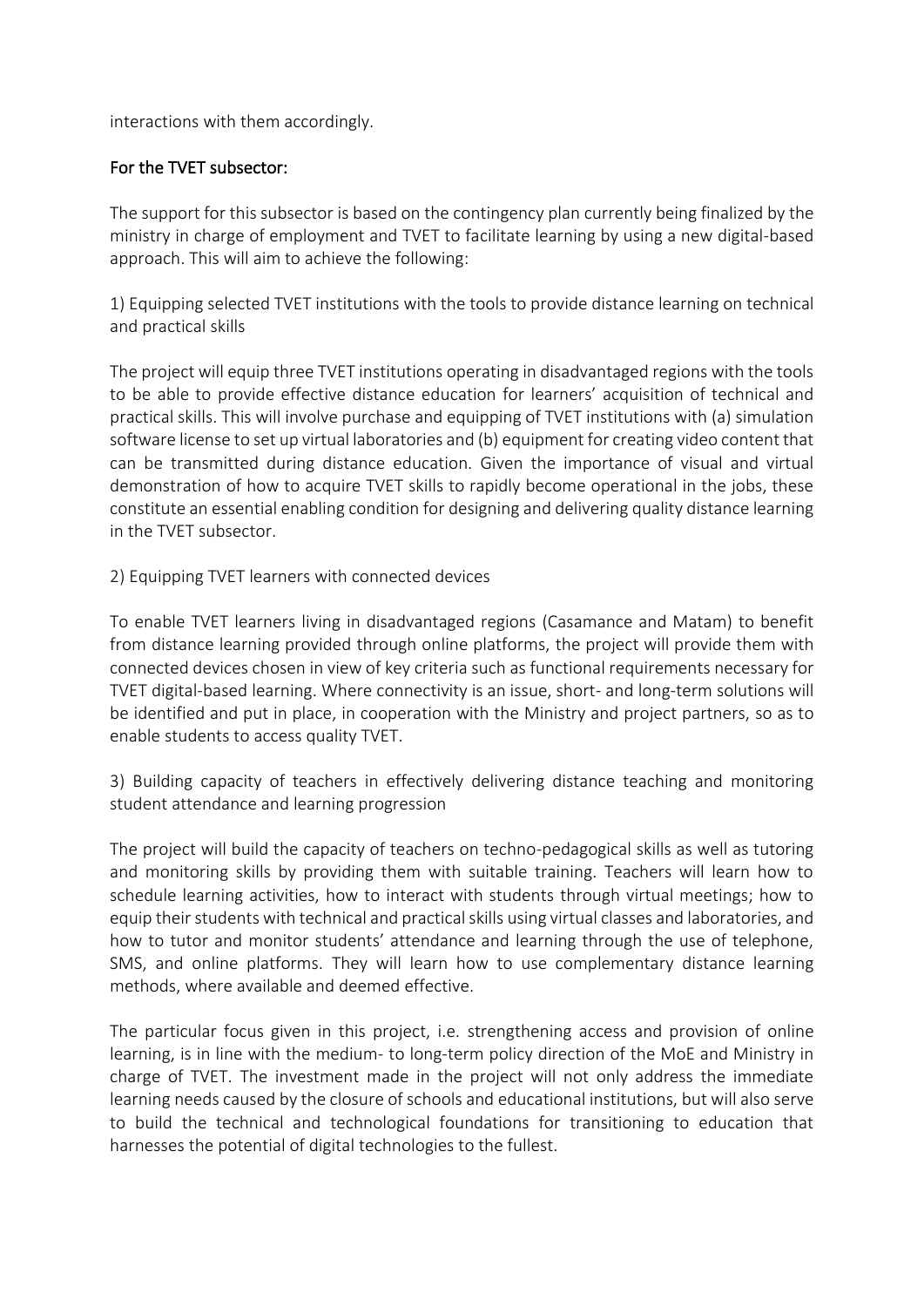### V. Documentation

*Attach/provide hyperlinks to documents/analysis prepared at the UNCT level with government counterparts to assess the potential cumulative impacts of COVID-19. Please indicate if the UNCT has completed and posted the National Plan for Combating COVID-19 on the WHO partner portal. [1,500 word limit]*

The United Nations Country Team (UNCT) in Senegal in collaboration with Government's counterparts has prepared the following documents to assess the impacts of COVID-19:

- The draft of the *COVID-19 Preparedness and Response Plan* (see annex 1 draft *PNUPR "Plan de Preparation et de riposte Au Covid-19 du SNU")* which details the actions by the United Nations system in Senegal to support and complement the national efforts in the fight against the virus and its spread in Senegal. The document was drafted based on the National Response Plan (*Plan National de contingence multisectoriel de lutte contre le COVID-19,*  March 19<sup>th</sup>, 2020) which follows the general principles of pandemic response of the World Health Organization (WHO) guidelines structured around eight pillars. UN agencies have established a coordination mechanism around the work of the eight commissions set up by the Government to support national efforts to combat and eradicate the pandemic and are actively supporting initiatives under the national response plan. The *COVID-19 Preparedness and Response Plan* also profiles interventions planned to address the economic and social impact of the pandemic in Senegal.
- The UNCT in collaboration with the Ministry for the Economy, Planning and Cooperation is currently working on the launch of a study on the socio-economic impacts of COVID-19 in Senegal (see annex 2: *Terms of Reference of the Study on socio-economic impacts of COVID-19 in Senegal*). The Committee in charge of the study will quantitatively and qualitatively assess the effects and potential impacts (economic, social and environmental) of the pandemic in Senegal with a specific focus on the ability to achieve the Sustainable Development Goals and will propose recommendations to strengthen the economic and social resilience of the population. A first literature review on the global socio-economic impact of COVID-19 in Africa is being drafted.
- In line with the Programme Criticality Guidelines for COVID-19 received by Headquarters, the 2020 annual common work plan of *the Sustainable Development Cooperation Framework of Senegal* is being reviewed to respond to the impact of the pandemic realigning it with the *Economic and Social Resilience Programme* launched by the Government on 3 April 2020. The programme includes four main lines of action (support for the health sector to finance the response against COVID-19; strengthening the social resilience of the population; injection of cash and fiscal measures to support the economy; supply of the country with medical products, pharmaceuticals and basic necessities).
- At the same time, UN agencies are already providing concrete support to the crisis with a number of ongoing and planned initiatives in order to respond to immediate needs of the population and address the pandemic.

As part of global efforts, the agencies of the UN system with its national counterparts have contributed to disseminate information on the National Plan for Combating COVID-19 on the World Health Organization partner portal [\(https://covid-19-response.org/\)](https://covid-19-response.org/). Two administrators, one at the Government level and one for the UNCT, have been appointed to ensure that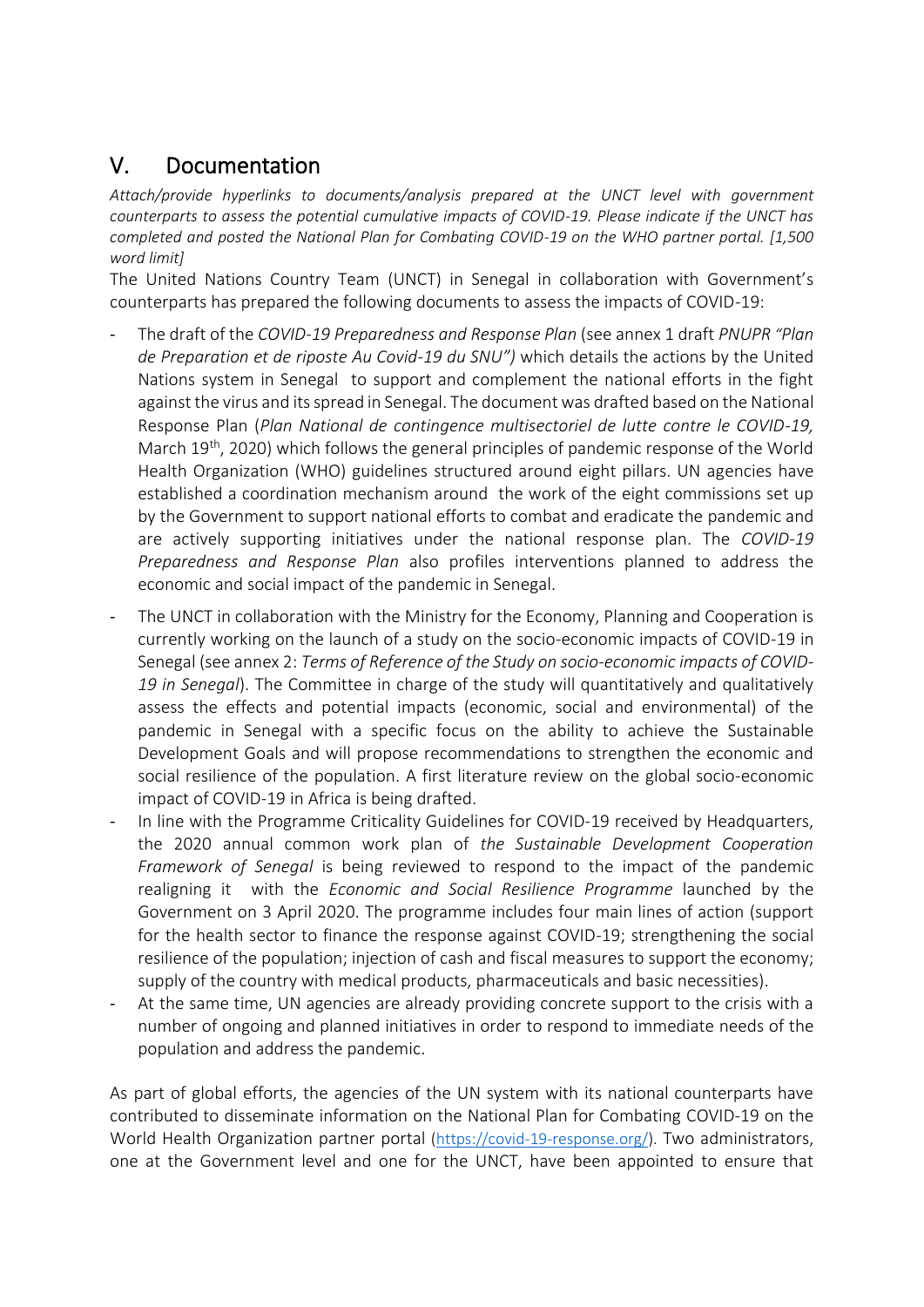national needs are included in the global platform of COVID-19 partners. The checklist based on the 9 pillars of the SPRP recommendations was completed on the platform (see annex 3).

## VI. Target population

*Describe and estimate the direct users of the solution and potential impact on beneficiaries. Be explicit on who has established the need (plans, national authorities, civil society, UN own analysis, or citizens). [1,500 word limit]*

Altogether, the project is expected to extend distance learning solutions to about 1 million learners (as per UN own analysis) who would otherwise remain deprived of learning opportunities as a result of the COVID-19 pandemic.

This target includes learners accommodated in refugee hosting areas and thousands of learners enrolled in basic education, secondary and TVET cycles in underserved and remote areas, including learners with a disability.

The direct beneficiaries of the project also include:

- 900 refugee children in secondary education (of which 550 girls)
- 16,068 children with disabilities including 49% of girls (7,913)
- 230 rural girls in exam classes at secondary level
- 750 TVET learners for the provision of devices
- 100 teachers at secondary level who will be trained on the use of IT tools for teaching and learning and online tutoring and coaching by phone or SMS or internet
- 100 teachers at TVET level who will be trained on the use of IT tools for teaching and learning and online tutoring and coaching by phone or SMS or internet

With regard to refugee children, the project will target the regions of Senegal River Valley, periphery of urban centres and Casamance as these have low connectivity and high numbers of refugee children<sup>4</sup>.

<sup>4</sup> The displaced population in Senegal including returnees, internally displaced, host community and refugees is largely found in Northern part of Senegal including Bakel, Matam, Kanel, Matam, Podor, etc, the periphery of urban centers and in Casamance. To date there are 2,837 students registered in the UNHCR ProGres database, of which 98 in pre-primary, 1,867 in primary and 902 in secondary education.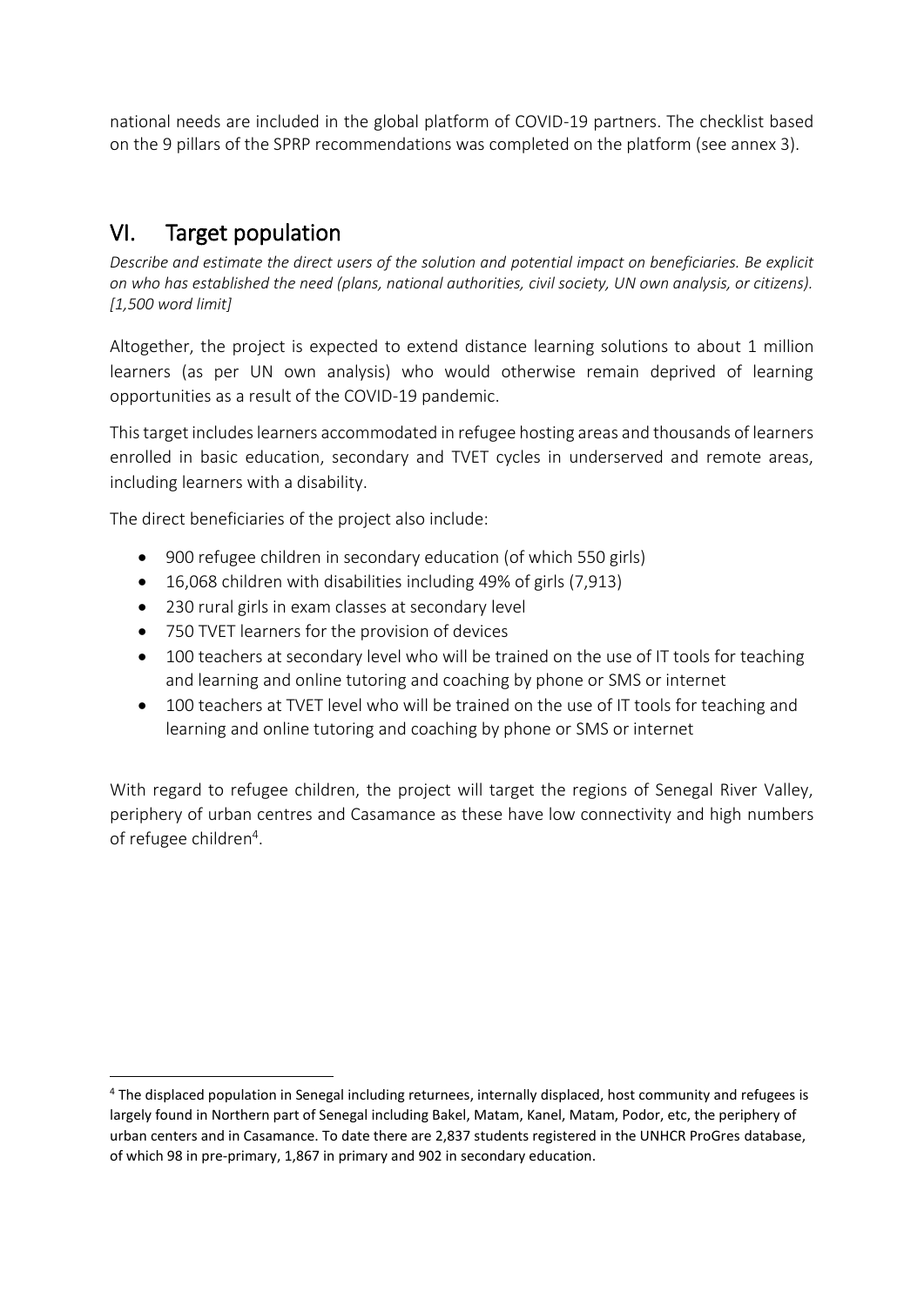#### **Theory of Change diagram**

| Impact            |                                                                                                                                                                                                                                                                                                                                                                                                                                                                                                                                                                               | All children and youth in Senegal have access to either education, training or employment                                                                                                                                                                                                                                                                                                                                                                                                                                                                                                                                                                                                                                                                                                                                                                                                |
|-------------------|-------------------------------------------------------------------------------------------------------------------------------------------------------------------------------------------------------------------------------------------------------------------------------------------------------------------------------------------------------------------------------------------------------------------------------------------------------------------------------------------------------------------------------------------------------------------------------|------------------------------------------------------------------------------------------------------------------------------------------------------------------------------------------------------------------------------------------------------------------------------------------------------------------------------------------------------------------------------------------------------------------------------------------------------------------------------------------------------------------------------------------------------------------------------------------------------------------------------------------------------------------------------------------------------------------------------------------------------------------------------------------------------------------------------------------------------------------------------------------|
| <b>Outcomes</b>   | access to education during school closure due the COVID-19 pandemic<br>institutions due to the COVID-19 pandemic                                                                                                                                                                                                                                                                                                                                                                                                                                                              | 1. All children that are enrolled in primary and secondary school in Senegal, in particular the most vulnerable, have<br>2. All youth in vocational and technical training in Senegal have access to training during the closure of TVET                                                                                                                                                                                                                                                                                                                                                                                                                                                                                                                                                                                                                                                 |
| <b>Outputs</b>    | Primary and secondary education:<br>1.1 New distance learning solutions effectively deployed to the benefit of<br>marginalized children and youth, particularly in rural areas, and with particular<br>focus on digital learning solutions and radio programming<br>1.2 Vulnerable and disadvantaged girls in rural areas equipped with connected<br>devices to be able to engage in online learning<br>1.3 Teachers equipped with techno-pedagogies and skills for online tutoring and<br>monitoring of student learning for effective distance education                    | TVET:<br>2.1 Selected TVET institutions equipped with tools and equipment for creating virtual<br>laboratories and video content to enable distance teaching of technical and practical skills<br>2.2 TVET learners equipped with connected devices to be able to engage in online learning<br>2.3TVET teachers equipped with techno-pedagogies and skills for online tutoring and<br>monitoring of student learning for effective distance education<br>For both components:<br>Internet access is available, affordable and inclusive of vulnerable and disadvantaged children<br>and teachers from the targeted regions<br>Data management systems put in place to monitor project beneficiaries<br>Communication and awareness-raising on the COVID-19 and its mitigation and prevention<br>through community outreach using distance learning solutions established for the project |
| <b>Activities</b> | Deployment of innovative distance learning solutions focusing on digital and radio<br>programming<br>Provision of devices to vulnerable and disadvantaged girls in rural areas in<br>secondary schools<br>Training of primary and secondary teachers on techno-pedagogies, online tutoring<br>and coaching by phone or SMS or internet and on the use of IT tools for teaching<br>and learning<br>Existing internet connectivity in the 2 targeted regions is used to ensure vulnerable<br>and disadvantaged children and their teachers have access to educational resources | Procurement of simulation software (with license) for selected TVET schools<br>Equipping of the multimedia room of selected TVET schools with video content development<br>tools<br>Purchase of tablets for learners in hard to reach areas<br>Training of teachers on techno-pedagogies, online tutoring & coaching by phone or SMS or<br>internet and on the use of IT tools for teaching<br>For both components:<br>Extension of internet connectivity to targeted regions to ensure vulnerable and disadvantaged                                                                                                                                                                                                                                                                                                                                                                     |

#### For both components:

Extension of internet connectivity to targeted regions to ensure vulnerable and disadvantaged children and their teachers have access to the internet Establishment of data management system to monitor project beneficiaries Provision of communication and awareness-raising sessions on the COVID-19 and its mitigation and prevention through community outreach using distance learning solutions established for the project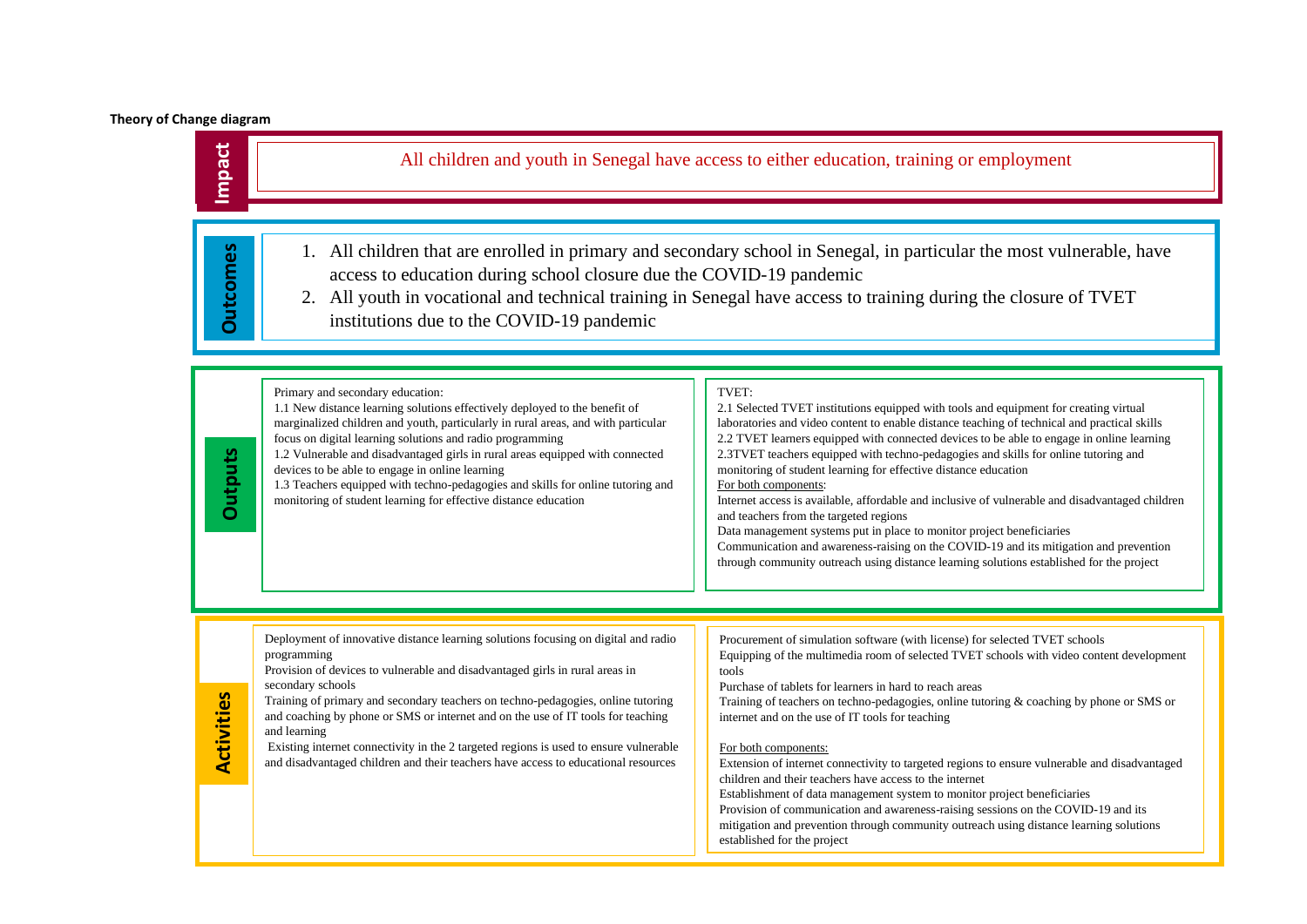### Results Framework

| <b>Window 2: Proposal</b> |                                                                                                                                 |                        |                      |                          | <b>Outcome Total Budget</b> |  |  |
|---------------------------|---------------------------------------------------------------------------------------------------------------------------------|------------------------|----------------------|--------------------------|-----------------------------|--|--|
| outcomes                  |                                                                                                                                 |                        |                      |                          |                             |  |  |
|                           | 2.1 All children that are enrolled in primary and secondary school in Senegal, in particular the most                           |                        |                      |                          | USD 620,000                 |  |  |
|                           | vulnerable, have access to education during school closure due the COVID 19 pandemic                                            |                        |                      |                          |                             |  |  |
|                           | 2.2 All youth in vocational and technical training in Senegal have access to training during the closure                        |                        |                      |                          | USD 310,000                 |  |  |
|                           | of TVET institutions due to the COVID-19 pandemic                                                                               |                        |                      |                          |                             |  |  |
|                           |                                                                                                                                 | <b>Baseline</b>        | Target               | Means of<br>verification | Responsible Org             |  |  |
| Outcome Indicator         | 2.1a                                                                                                                            | Girls 1,676,728        | Girls                | National report          | <b>MEN</b>                  |  |  |
| [Max 2500                 | Number of children enrolled in primary and                                                                                      | Boys 1,527,080         | 1,676,728            |                          |                             |  |  |
| characters]               | secondary education                                                                                                             | (in 2018) <sup>5</sup> | <b>Boys</b>          |                          |                             |  |  |
|                           |                                                                                                                                 |                        | 1,527,080            |                          |                             |  |  |
|                           |                                                                                                                                 |                        |                      |                          |                             |  |  |
|                           | 2.2a Number of repeaters in the TVET sub                                                                                        | 5,830                  | 5,830                | National report          | Ministry in charge of TVET  |  |  |
|                           | sector                                                                                                                          | Girls<br>1810          | <b>Girls</b><br>1810 |                          |                             |  |  |
|                           |                                                                                                                                 | 4020<br><b>Boys</b>    | 4020<br><b>Boys</b>  |                          |                             |  |  |
| <b>Proposal Outputs</b>   | 2.1.1 New distance learning solutions are effectively deployed to the benefit of marginalized children and youth in primary and |                        |                      |                          |                             |  |  |
|                           | secondary education, particularly in rural areas, and with particular focus on digital learning solutions and radio programming |                        |                      |                          |                             |  |  |
|                           |                                                                                                                                 |                        |                      |                          |                             |  |  |
|                           | 2.1.2 Vulnerable and disadvantaged girls in secondary education are equipped with connected devices to be able to engage in     |                        |                      |                          |                             |  |  |
|                           | online learning                                                                                                                 |                        |                      |                          |                             |  |  |
|                           | 2.1.3 Teachers in primary and secondary education are equipped with techno-pedagogies and skills for tutoring and monitoring of |                        |                      |                          |                             |  |  |
|                           | student learning for effective distance education                                                                               |                        |                      |                          |                             |  |  |
|                           |                                                                                                                                 |                        |                      |                          |                             |  |  |

<sup>&</sup>lt;sup>5</sup> The total number of pupils enrolled in primary, lower and upper secondary education in Senegal. Source: [https://education.sn/sites/default/files/2019-](https://education.sn/sites/default/files/2019-08/RNSE%20_2018%20%20-DPRE_DSP_BSS-%20vf%20juillet%202019.pdf) [08/RNSE%20\\_2018%20%20-DPRE\\_DSP\\_BSS-%20vf%20juillet%202019.pdf](https://education.sn/sites/default/files/2019-08/RNSE%20_2018%20%20-DPRE_DSP_BSS-%20vf%20juillet%202019.pdf)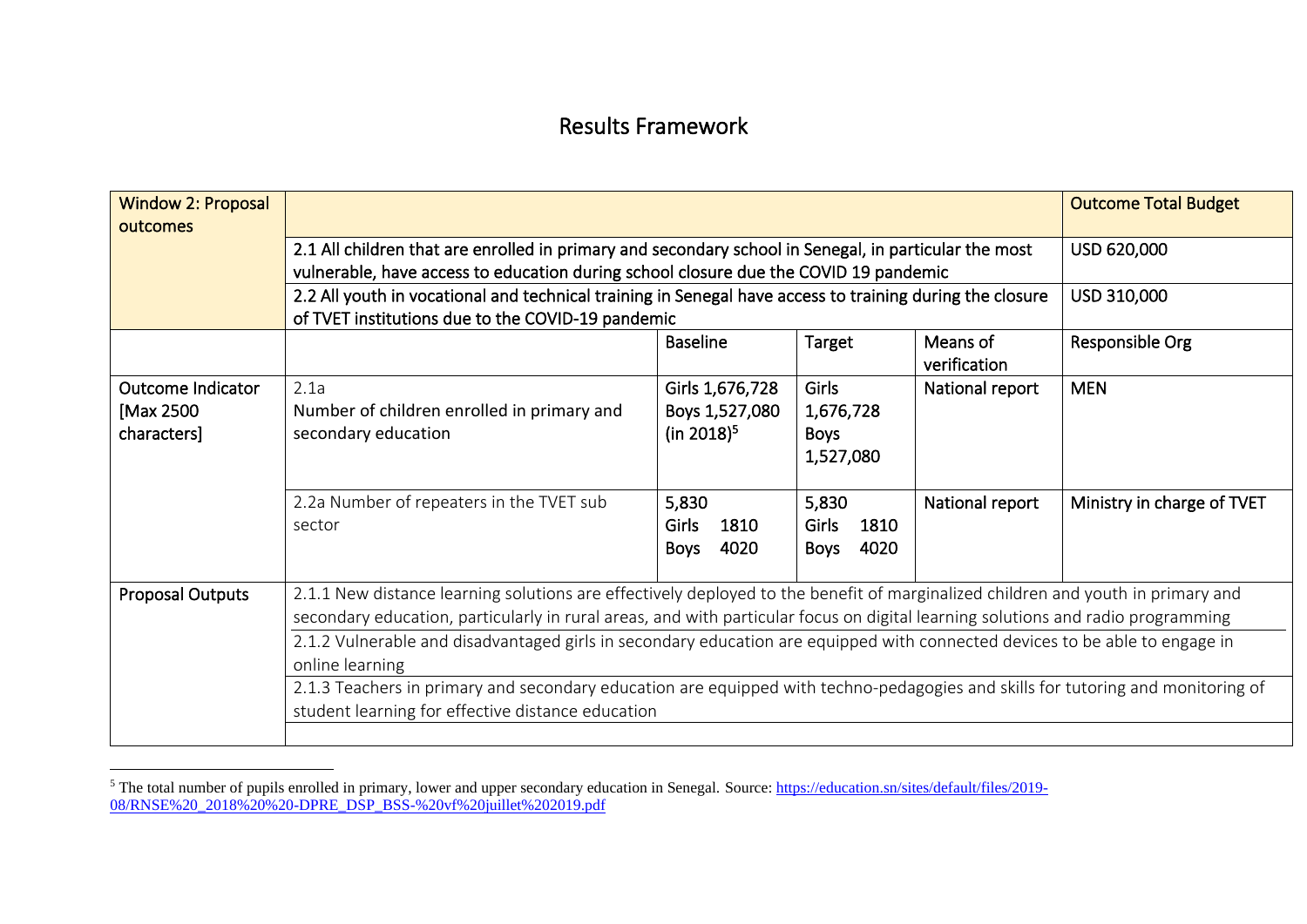|                                      | 2.2.1 Selected TVET institutions are equipped with the tools and equipment for creating virtual laboratories and video content development to<br>teach technical and practical skills through distance education<br>2.2.2 Vulnerable and disadvantaged TVET learners are equipped with connected devices to be able to engage in online learning<br>2.2.3 TVET teachers are trained on techno-pedagogies and skills for tutoring and monitoring for effective distance education<br>2.3.1 internet access is available, affordable and inclusive of vulnerable and disadvantaged learners and teachers in primary and<br>secondary education and TVET from the targeted regions<br>2.3.2 Data management systems are established to monitor project beneficiaries |                   |                              |                                                                                    |                                                                                                                                        |  |  |  |
|--------------------------------------|-------------------------------------------------------------------------------------------------------------------------------------------------------------------------------------------------------------------------------------------------------------------------------------------------------------------------------------------------------------------------------------------------------------------------------------------------------------------------------------------------------------------------------------------------------------------------------------------------------------------------------------------------------------------------------------------------------------------------------------------------------------------|-------------------|------------------------------|------------------------------------------------------------------------------------|----------------------------------------------------------------------------------------------------------------------------------------|--|--|--|
|                                      | 2.3.3 Communication and awareness-raising with communities are undertaken through outreach and awareness sessions                                                                                                                                                                                                                                                                                                                                                                                                                                                                                                                                                                                                                                                 |                   |                              |                                                                                    |                                                                                                                                        |  |  |  |
| <b>Proposal Output</b><br>Indicators | 2.1.1 a) Number of distance learning solutions<br>deployed through the project, with particular<br>focus on digital learning and radio<br>programming<br>2.1.1. b) Number of learners reached by the<br>project (primary, secondary and TVET):                                                                                                                                                                                                                                                                                                                                                                                                                                                                                                                    | $\mathbf{0}$<br>0 | $\overline{2}$<br>>1,000,000 | Project<br>documentation<br>and reports<br>Project<br>documentation<br>and reports | UNESCO, UNICEF, ITU,<br>UNHCR, MoE, Ministry in<br>charge of TVET<br>UNESCO, UNICEF, ITU,<br>UNHCR, MoE, Ministry in<br>charge of TVET |  |  |  |
|                                      | (i) Through digital learning                                                                                                                                                                                                                                                                                                                                                                                                                                                                                                                                                                                                                                                                                                                                      | 0                 | 1,000                        | Project<br>documentation<br>and reports                                            | <b>UNESCO</b>                                                                                                                          |  |  |  |
|                                      | (ii) Through radio programming                                                                                                                                                                                                                                                                                                                                                                                                                                                                                                                                                                                                                                                                                                                                    | 0                 | 1,000,000                    | Third party<br>monitoring<br>(sample-based)<br>through<br>arrangements<br>with CSO | <b>UNICEF</b>                                                                                                                          |  |  |  |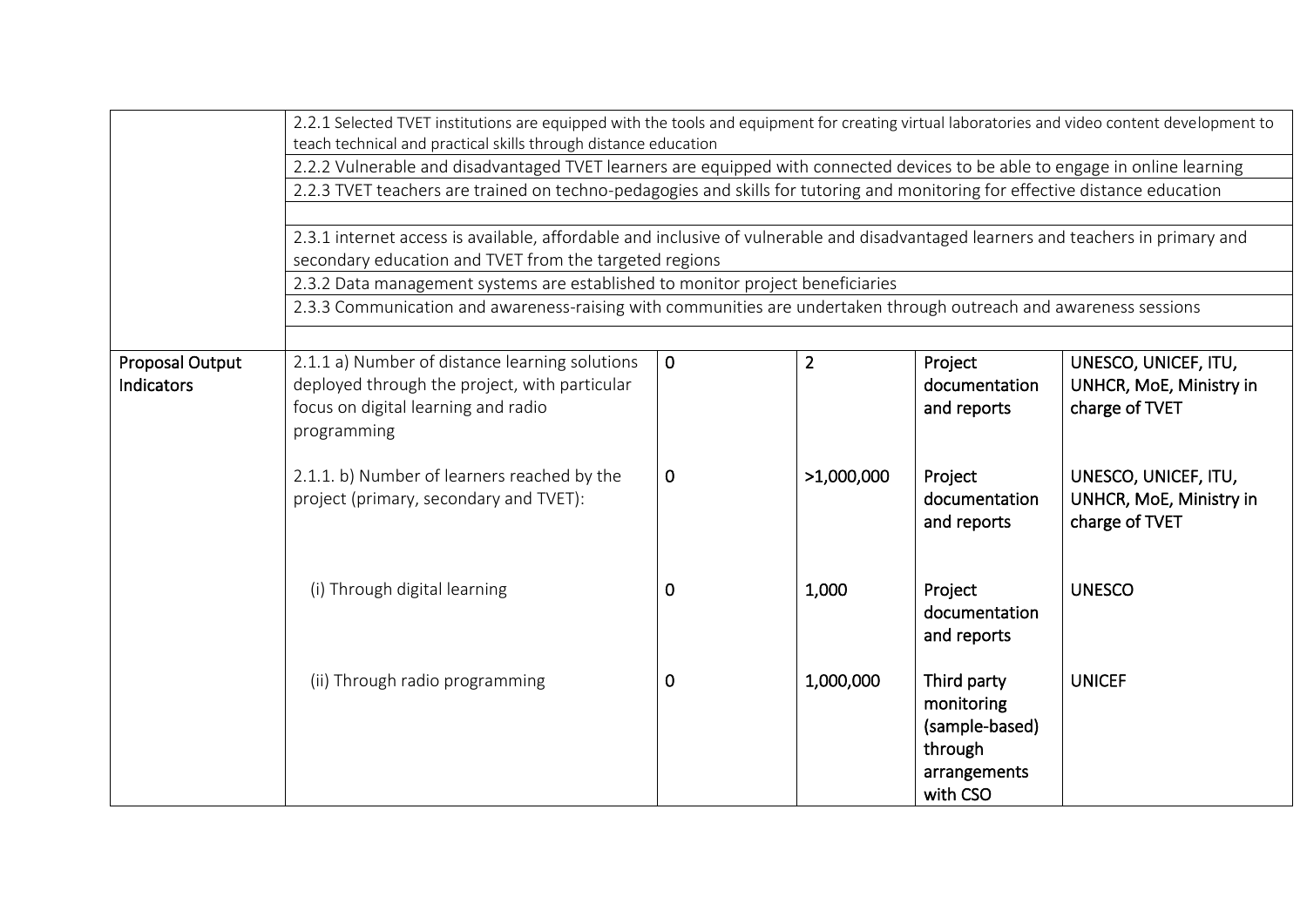| 2.1.1. c) Number of refugee learners reached<br>by the project                                                                                                                    | $\mathbf 0$    | 900              | Report from<br><b>UNHCR and MEN</b>                                               | <b>UNHCR, MoE</b>                           |
|-----------------------------------------------------------------------------------------------------------------------------------------------------------------------------------|----------------|------------------|-----------------------------------------------------------------------------------|---------------------------------------------|
| 2.1.1. d) Number of vulnerable learners<br>reached by the project                                                                                                                 | $\mathbf 0$    | 450 <sup>6</sup> | Report from<br><b>UNHCR and MEN</b>                                               | <b>UNHCR, MoE</b>                           |
| 2.1.2. a) Number of vulnerable and<br>disadvantaged girls in secondary education<br>equipped with connected devices                                                               | $\mathbf 0$    | 250              | Existence of<br>username per<br>device<br>Project<br>documentation<br>and reports | <b>UNESCO</b><br><b>MoE</b>                 |
| 2.1.3 a) Number of secondary school teachers<br>equipped with techno-pedagogies and skills for<br>tutoring and monitoring of student learning for<br>effective distance education | $\mathbf 0$    | 100              | Training report                                                                   | <b>MoE</b><br><b>UNESCO</b>                 |
| 2.2.1 a) Number of TVET institutions equipped<br>with tools and equipment for virtual<br>laboratories and video content development                                               | $\overline{0}$ | 3                | Project<br>documentation<br>and reports                                           | <b>UNESCO</b><br>Ministry in charge of TVET |
| 2.2.2 a) Number of TVET learners equipped<br>with connected devices                                                                                                               | $\mathbf 0$    | 750              | Existence of<br>username per<br>device<br>Project<br>documentation<br>and reports | <b>UNESCO</b><br>Ministry in charge of TVET |
| 2.2.3 a) Number of TVET teachers equipped                                                                                                                                         | $\mathbf 0$    | 100              | <b>Training report</b>                                                            | <b>UNESCO</b>                               |

<sup>&</sup>lt;sup>6</sup> IDPs in Senegal are in the Casamance region, unfortunately, UNHCR has no viable statistics on this. Therefore, the project uses a 50% ratio of refugee children hence the figure 450, given that the connectivity will benefit the area and host population.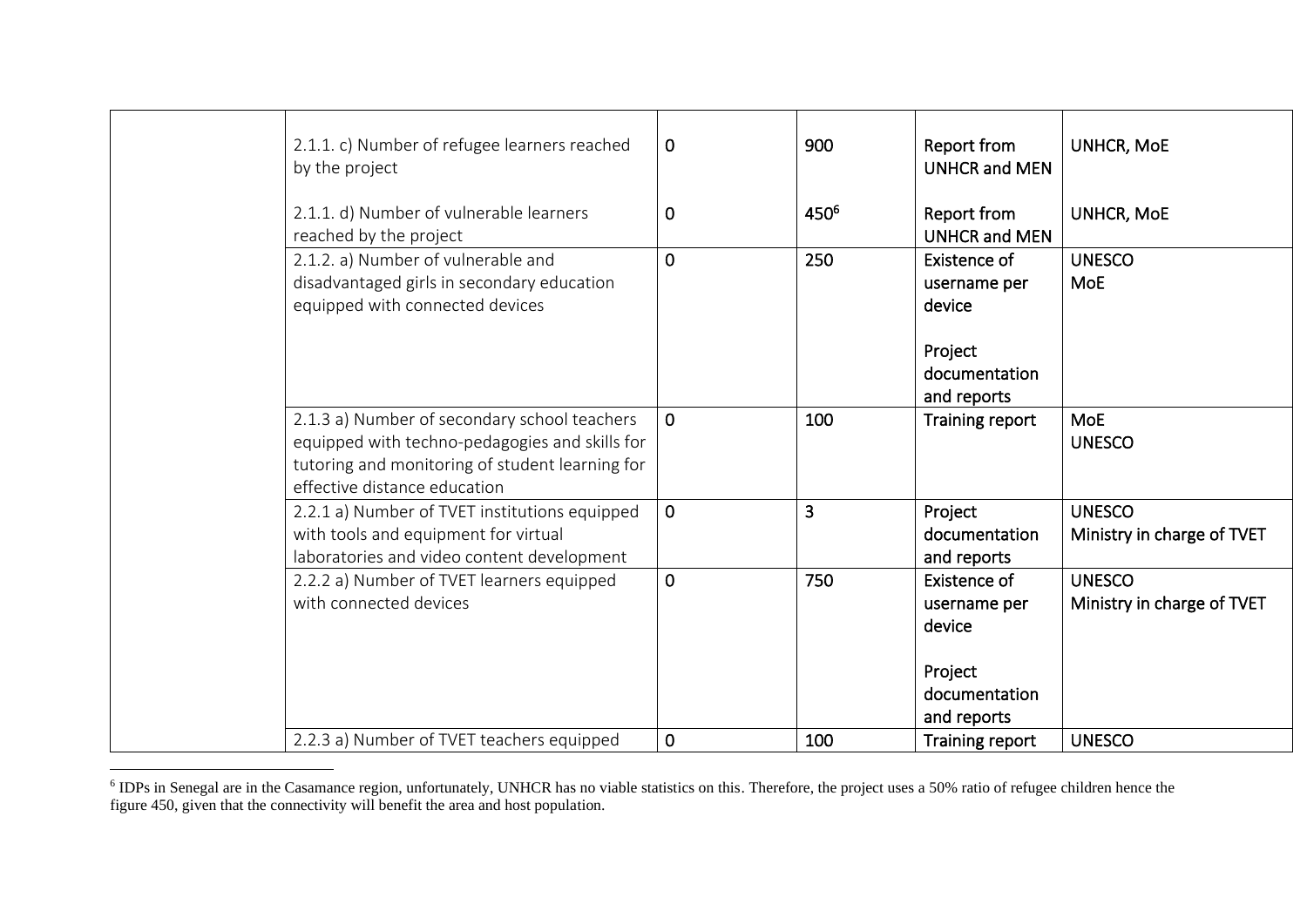| with techno-pedagogies and skills for tutoring<br>and monitoring of student learning for<br>effective distance education                                                                                                      |                  |                |                                                                                    | Ministry in charge of TVET                                                                                                           |
|-------------------------------------------------------------------------------------------------------------------------------------------------------------------------------------------------------------------------------|------------------|----------------|------------------------------------------------------------------------------------|--------------------------------------------------------------------------------------------------------------------------------------|
| 2.3.1 a) Number of vulnerable and<br>disadvantaged children in secondary education<br>and TVET connected to available internet<br>2.3.1 b) Number of secondary education and<br>TVET teachers connected to available internet | $\mathbf 0$<br>0 | 4500<br>4500   | Project<br>documentation<br>and reports<br>Project<br>documentation<br>and reports | UNESCO, UNHCR, ITU, MoE,<br><b>ARTP and Telecom</b><br>operators<br>UNESCO, UNHCR, ITU, MoE,<br><b>ARTP and Telecom</b><br>operators |
| 2.3.2 a) Number of data management systems<br>put in place                                                                                                                                                                    | $\mathbf 0$      | $\overline{2}$ | UNESCO,<br>ministries &<br>UNHCR IP data<br><b>bases</b>                           | MoE, Ministry in charge of<br><b>TVET, UNESCO, UNHCR</b>                                                                             |
| 2.3.3 a) Number of awareness/communication<br>sessions on the COVID 19 conducted                                                                                                                                              | $\mathbf 0$      | 6              | Project<br>documentation<br>and reports                                            | MoE, UNICEF, & UNHCR                                                                                                                 |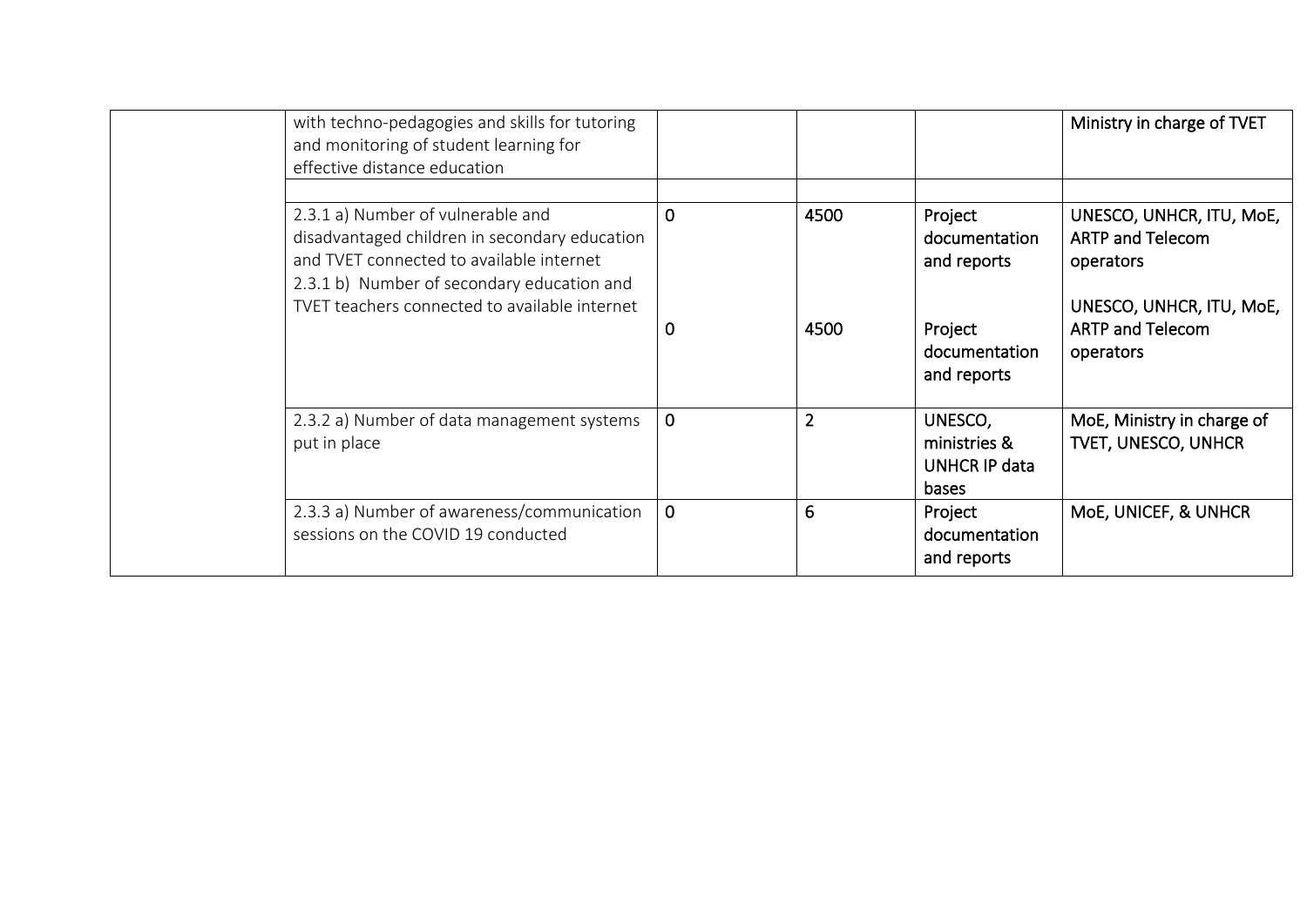# SDG Targets and Indicators

### Please consult Annex: SDG List

Please select no more than three Goals and five SDG targets relevant to your programme.

*(selections may be bolded)* 

|                                                                                                                                                                                                                                                                                                                                                                                         | Sustainable Development Goals (SDGs) [select max 3 goals]                                                                  |  |  |                                                 |                                               |  |  |
|-----------------------------------------------------------------------------------------------------------------------------------------------------------------------------------------------------------------------------------------------------------------------------------------------------------------------------------------------------------------------------------------|----------------------------------------------------------------------------------------------------------------------------|--|--|-------------------------------------------------|-----------------------------------------------|--|--|
|                                                                                                                                                                                                                                                                                                                                                                                         | SDG 1 (No poverty)                                                                                                         |  |  | SDG 9 (Industry, Innovation and Infrastructure) |                                               |  |  |
|                                                                                                                                                                                                                                                                                                                                                                                         | SDG 2 (Zero hunger)                                                                                                        |  |  | SDG 10 (Reduced Inequalities)                   |                                               |  |  |
|                                                                                                                                                                                                                                                                                                                                                                                         | SDG 3 (Good health & well-being)                                                                                           |  |  | SDG 11 (Sustainable Cities & Communities)       |                                               |  |  |
| $\boxtimes$                                                                                                                                                                                                                                                                                                                                                                             | SDG 4 (Quality education)                                                                                                  |  |  | SDG 12 (Responsible Consumption & Production)   |                                               |  |  |
| $\boxtimes$                                                                                                                                                                                                                                                                                                                                                                             | SDG 5 (Gender equality)                                                                                                    |  |  | SDG 13 (Climate action)                         |                                               |  |  |
|                                                                                                                                                                                                                                                                                                                                                                                         | SDG 6 (Clean water and sanitation)                                                                                         |  |  | SDG 14 (Life below water)                       |                                               |  |  |
|                                                                                                                                                                                                                                                                                                                                                                                         | SDG 7 (Sustainable energy)                                                                                                 |  |  | SDG 15 (Life on land)                           |                                               |  |  |
|                                                                                                                                                                                                                                                                                                                                                                                         | SDG 8 (Decent work & Economic Growth)                                                                                      |  |  | SDG 16 (Peace, justice & strong institutions)   |                                               |  |  |
| $\boxtimes$                                                                                                                                                                                                                                                                                                                                                                             | SDG 17 (Partnerships for the Goals)                                                                                        |  |  |                                                 |                                               |  |  |
|                                                                                                                                                                                                                                                                                                                                                                                         | Relevant SDG Targets and Indicators<br>[Depending on the selected SDG please indicate the relevant target and indicators.] |  |  |                                                 |                                               |  |  |
|                                                                                                                                                                                                                                                                                                                                                                                         | Indicator # and Description<br><b>Target</b>                                                                               |  |  |                                                 | <b>Estimated %</b><br><b>Budget allocated</b> |  |  |
| 4.1.1. Proportion of children and young people (a) in grades 2/3; (b) at the end of<br>SDG target 4.1: By 2030, ensure that<br>primary; and (c) at the end of lower secondary achieving at least a minimum<br>all girls and boys complete free,<br>equitable and quality primary and<br>proficiency level in (i) reading and (ii) mathematics, by sex<br>secondary education leading to |                                                                                                                            |  |  | 40%                                             |                                               |  |  |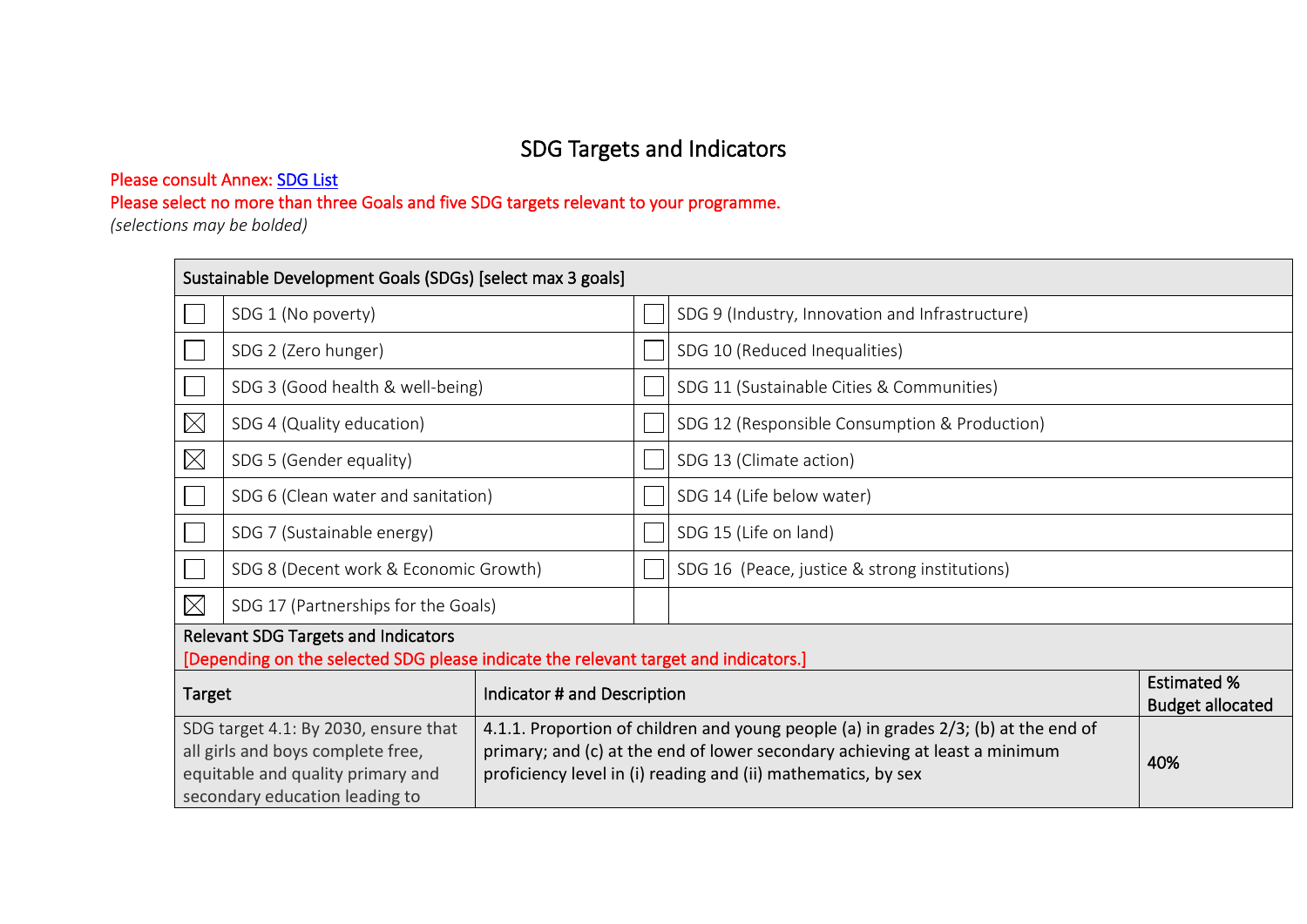| relevant and effective learning    |                                                                                      |     |
|------------------------------------|--------------------------------------------------------------------------------------|-----|
| outcomes                           |                                                                                      |     |
|                                    |                                                                                      |     |
| SDG target 4.3: By 2030, ensure    |                                                                                      |     |
| equal access for all women and men | 4.3.1. Participation rate of youth and adults in formal and non-formal education and |     |
| to affordable quality technical,   | training in the previous 12 months, by sex                                           | 60% |
| vocational and tertiary education, |                                                                                      |     |
| including university               |                                                                                      |     |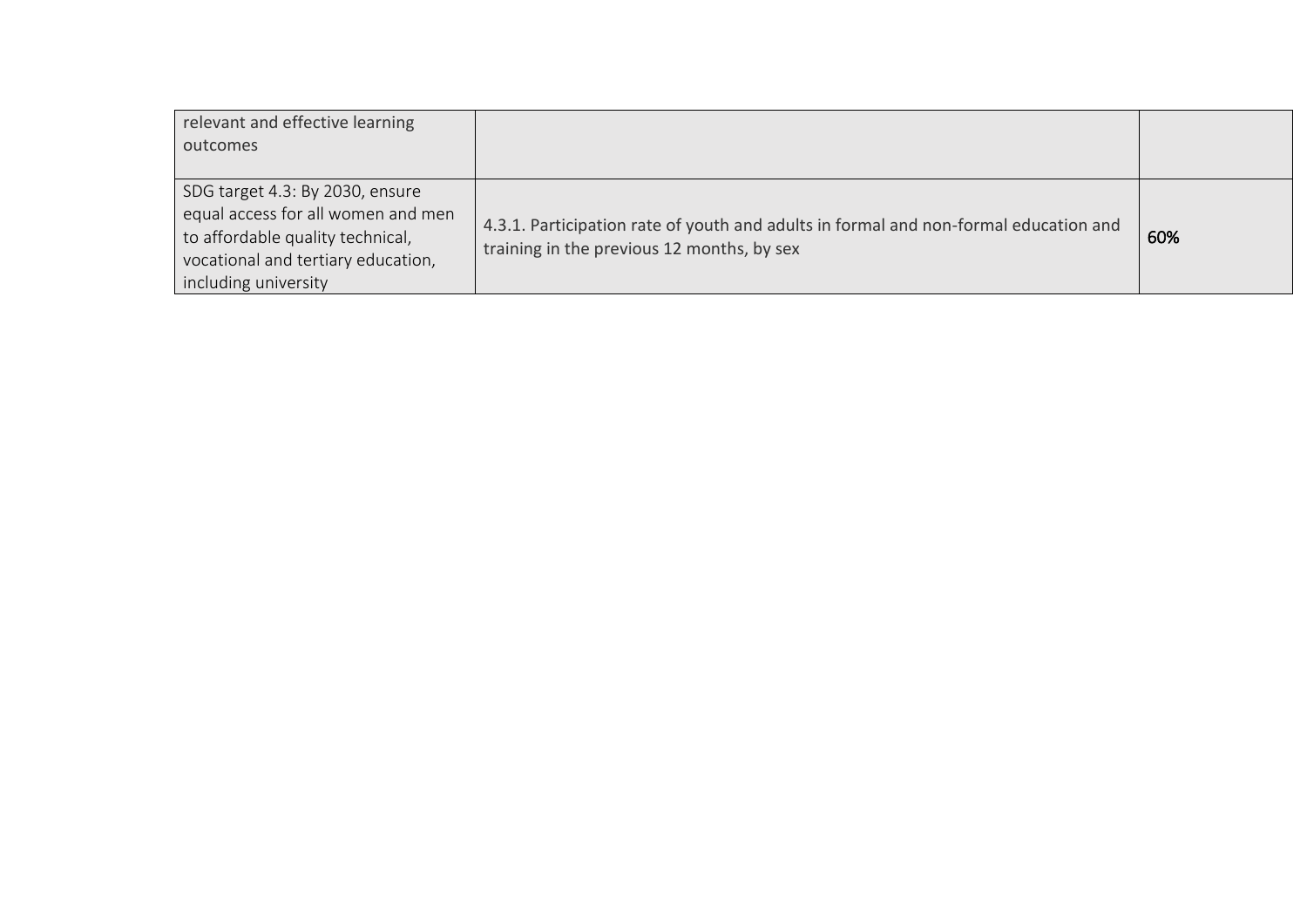### Risk

### What risks and challenges will complicate this solution, and how they will be managed and overcome?

*(COVID19 has created an unprecedented and fast changing development context. Accepting this volatile situation, please identify up to three risk to the success of the proposal based on best available analysis to the UN)* Please enter no more than 3.

| Event                                                                                                                                                                               | Categories<br>Financial<br>Operational<br>Organizational<br>Political<br>(regulatory<br>and/or<br>strategic) | Level<br>$3 -$ Very High<br>2 - Medium High<br>$1 - Low$ | Likelihood<br>$6$ – Expected<br>5 - Highly Likely<br>$4$ – Likely<br>3 - Moderate<br>2 - Low Likelihood<br>1- Not Likely<br>0-Not Applicable | Impact<br>$5 -$ Extreme<br>$4 - Major$<br>3-Moderate<br>$2 -$ Minor<br>$1$ – Insignificant | <b>Mitigating Measures</b><br>(List the specific mitigation measures)                                                                                                                                     | <b>Risk Owner</b> |
|-------------------------------------------------------------------------------------------------------------------------------------------------------------------------------------|--------------------------------------------------------------------------------------------------------------|----------------------------------------------------------|----------------------------------------------------------------------------------------------------------------------------------------------|--------------------------------------------------------------------------------------------|-----------------------------------------------------------------------------------------------------------------------------------------------------------------------------------------------------------|-------------------|
| Risk1<br>Description:<br>Delay in<br>resolving<br>connectivity<br>and electricity<br>issues in areas<br>inhabited by<br>vulnerable<br>and<br>disadvantaged<br>children and<br>youth | Operational                                                                                                  | Low                                                      | $\mathcal{Z}_{\mathcal{C}}$                                                                                                                  | $\overline{4}$                                                                             | Ensure that connectivity and<br>electricity issues are addressed<br>swiftly and resolved with<br>necessary interventions by the<br>government vis-a-vis telecom<br>and network companies and<br>providers | Government        |
| Risk 2<br>Description:<br>Problem in                                                                                                                                                | Organizational                                                                                               | Low                                                      | $\overline{2}$                                                                                                                               | $\overline{4}$                                                                             | Identify, with the help of<br>Microsoft, providers that have<br>the stock of necessary devices<br>that can be made available                                                                              | UNESCO, Microsoft |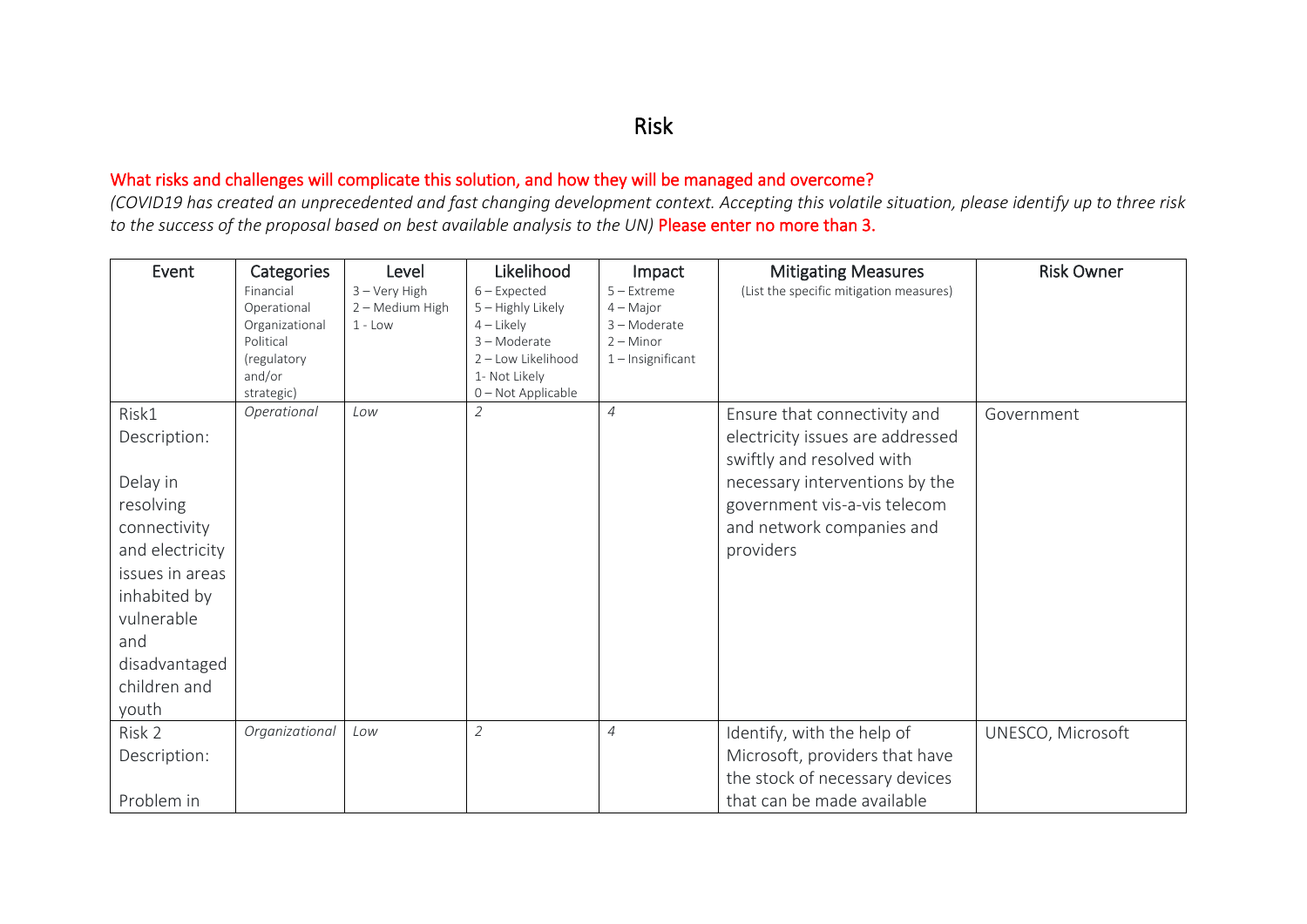| supply chain    |             |                |   |                | quickly                           |                     |
|-----------------|-------------|----------------|---|----------------|-----------------------------------|---------------------|
| impacting on    |             |                |   |                |                                   |                     |
| delay in        |             |                |   |                |                                   |                     |
| procurement     |             |                |   |                |                                   |                     |
| of connected    |             |                |   |                |                                   |                     |
| devices         |             |                |   |                |                                   |                     |
| Risk 3          | Operational | Medium to high | 5 | $\overline{4}$ | Prepare strategies for            | Ministries, UNESCO, |
| Description:    |             |                |   |                | supporting families in using and  | UNICEF, UNHCR       |
|                 |             |                |   |                | maintaining connected devices     |                     |
| Lack of         |             |                |   |                | and in assisting their children's |                     |
| knowledge,      |             |                |   |                | learning at home that can be      |                     |
| capacity and    |             |                |   |                | implemented as an integral part   |                     |
| availability on |             |                |   |                | of equipping families for online  |                     |
| the part of     |             |                |   |                | learning                          |                     |
| families of     |             |                |   |                |                                   |                     |
| vulnerable      |             |                |   |                |                                   |                     |
| and             |             |                |   |                |                                   |                     |
| disadvantaged   |             |                |   |                |                                   |                     |
| children on     |             |                |   |                |                                   |                     |
| device use      |             |                |   |                |                                   |                     |
| and how to      |             |                |   |                |                                   |                     |
| support         |             |                |   |                |                                   |                     |
| learning at     |             |                |   |                |                                   |                     |
| home            |             |                |   |                |                                   |                     |